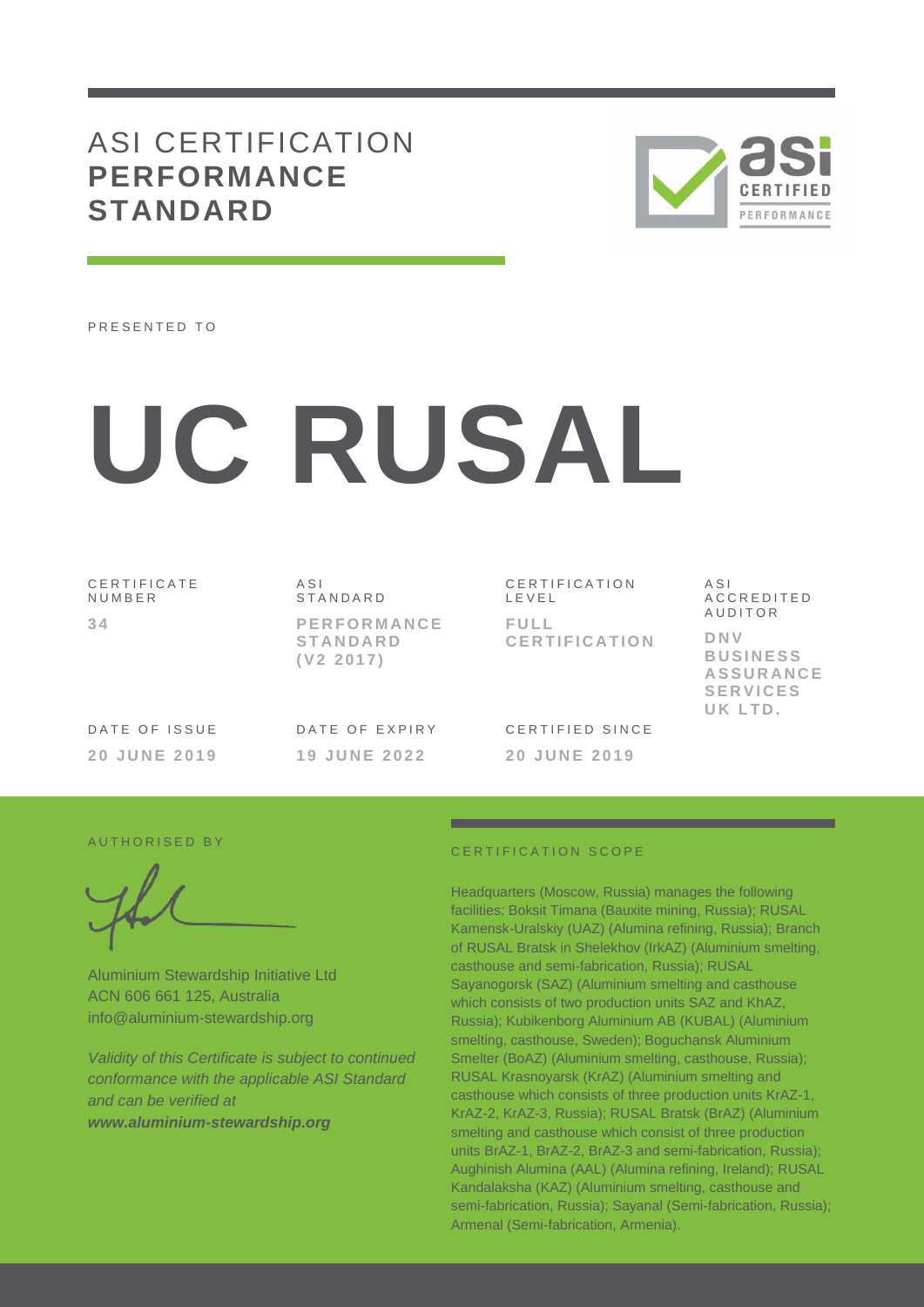# SUMMARY AUDIT REPORT **PERFORMANCE STANDARD**

# **OVERVIEW**

| MEMBER NAME                | <b>UC Rusal</b>                                                                                                                                                                                                                                                                                                                                                                                                                                                                                                                                                                                                                                                                                                                                                                                                                                                                                                                                                                                                                                                                                           |  |  |  |  |
|----------------------------|-----------------------------------------------------------------------------------------------------------------------------------------------------------------------------------------------------------------------------------------------------------------------------------------------------------------------------------------------------------------------------------------------------------------------------------------------------------------------------------------------------------------------------------------------------------------------------------------------------------------------------------------------------------------------------------------------------------------------------------------------------------------------------------------------------------------------------------------------------------------------------------------------------------------------------------------------------------------------------------------------------------------------------------------------------------------------------------------------------------|--|--|--|--|
| ENTITY NAME                | <b>UC Rusal</b>                                                                                                                                                                                                                                                                                                                                                                                                                                                                                                                                                                                                                                                                                                                                                                                                                                                                                                                                                                                                                                                                                           |  |  |  |  |
| CERTIFICATION<br>SCOPE     | Headquarters (Moscow, Russia) manages the following facilities: Boksit<br>Timana (Bauxite mining, Russia); RUSAL Kamensk-Uralskiy (UAZ) (Alumina<br>refining, Russia); Branch of RUSAL Bratsk in Shelekhov (IrkAZ) (Aluminium<br>smelting, casthouse and semi-fabrication, Russia); RUSAL Sayanogorsk<br>(SAZ) (Aluminium smelting and casthouse which consists of two production<br>units SAZ and KhAZ, Russia); Kubikenborg Aluminium AB (KUBAL)<br>(Aluminium smelting, casthouse, Sweden); Boguchansk Aluminium Smelter<br>(BoAZ) (Aluminium smelting, casthouse, Russia); RUSAL Krasnoyarsk<br>(KrAZ) (Aluminium smelting and casthouse which consists of three<br>production units KrAZ-1, KrAZ-2, KrAZ-3, Russia); RUSAL Bratsk (BrAZ)<br>(Aluminium smelting and casthouse which consists of three production units<br>BrAZ-1, BrAZ-2, BrAZ-3 and semi-fabrication); Aughinish Alumina (AAL)<br>(Alumina refining, Ireland); RUSAL Kandalaksha (KAZ) (Aluminium smelting,<br>casthouse and semi-fabrication, Russia); Sayanal (Semi-fabrication,<br>Russia); Armenal (Semi-fabrication, Armenia). |  |  |  |  |
| SUPPLY CHAIN<br>ACTIVITIES | <b>Bauxite Mining</b><br>٠<br>Alumina Refining<br><b>Aluminium Smelting</b><br>Casthouses<br>Semi-Fabrication                                                                                                                                                                                                                                                                                                                                                                                                                                                                                                                                                                                                                                                                                                                                                                                                                                                                                                                                                                                             |  |  |  |  |
| ASI STANDARD               | Performance Standard V2                                                                                                                                                                                                                                                                                                                                                                                                                                                                                                                                                                                                                                                                                                                                                                                                                                                                                                                                                                                                                                                                                   |  |  |  |  |
| AUDIT TYPE                 | Certification Audit (20 February - 28 March 2019)<br>Scope Change Audit (desktop: 20 April - 15 July 2020; on-site 21<br>$\bullet$<br>September - 1 October 2020)<br>Surveillance Audit (desktop: 14 - 23 April 2021; on-site: 20 May 2021)<br>Scope Change Audit (on-site: 26 October - 19 November 2021; desktop<br>29 November - 1 December 2021)                                                                                                                                                                                                                                                                                                                                                                                                                                                                                                                                                                                                                                                                                                                                                      |  |  |  |  |
| AUDIT FIRM                 | DNV Business Assurance Services UK Ltd.                                                                                                                                                                                                                                                                                                                                                                                                                                                                                                                                                                                                                                                                                                                                                                                                                                                                                                                                                                                                                                                                   |  |  |  |  |
| AUDIT DATE                 | 20 February - 28 March 2019 (Certification Audit)                                                                                                                                                                                                                                                                                                                                                                                                                                                                                                                                                                                                                                                                                                                                                                                                                                                                                                                                                                                                                                                         |  |  |  |  |

and the control of the control of the control of the control of the control of the control of the control of the control of the control of the control of the control of the control of the control of the control of the cont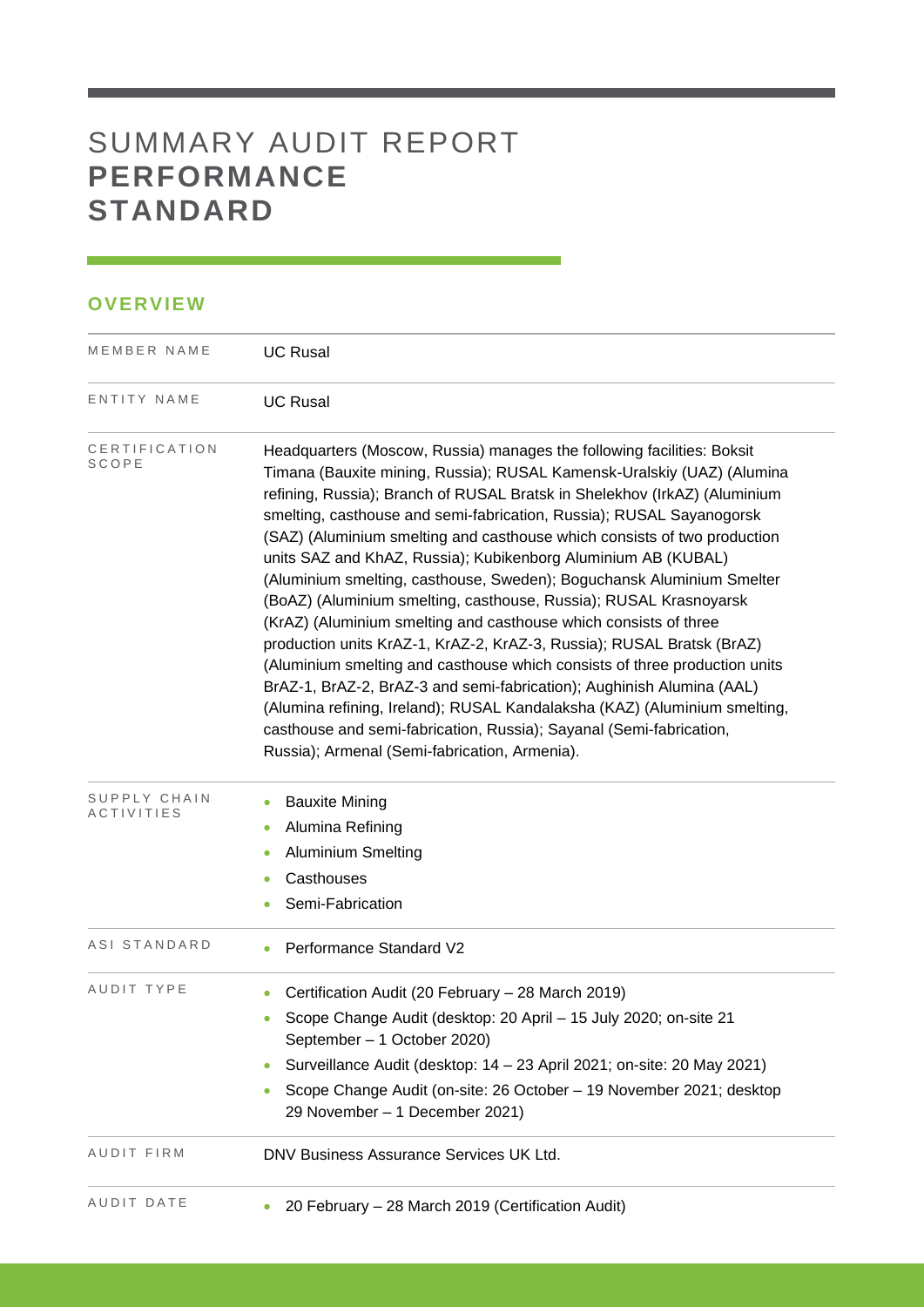|                                         | 20 April - 15 July 2020 (desktop) and 21 September - 1 October 2020<br>(on-site) (Scope Change Audit)                                                                                                                                                                                                                                                                                 |
|-----------------------------------------|---------------------------------------------------------------------------------------------------------------------------------------------------------------------------------------------------------------------------------------------------------------------------------------------------------------------------------------------------------------------------------------|
|                                         | 14 - 23 April 2021 (desktop) and 20 May 2021 (on-site) (Surveillance<br>Audit)                                                                                                                                                                                                                                                                                                        |
|                                         | 26 October - 19 November 2021 (on-site) and 29 November - 1<br>December 2021 (desktop) (Scope Change Audit)                                                                                                                                                                                                                                                                           |
| AUDIT REPORT<br>$\bullet$<br>SUBMISSION | 21 May 2019 (Certification Audit)                                                                                                                                                                                                                                                                                                                                                     |
| $\bullet$                               | 11 November 2020 (Scope Change Audit)                                                                                                                                                                                                                                                                                                                                                 |
| $\bullet$                               | 8 June 2021 (Surveillance Audit)                                                                                                                                                                                                                                                                                                                                                      |
|                                         | 15 December 2021 (Scope Change Audit)                                                                                                                                                                                                                                                                                                                                                 |
| AUDIT SCOPE                             | Certification Audit (20 February - 28 March 2019)                                                                                                                                                                                                                                                                                                                                     |
|                                         | Included UC Rusal Headquarters (Moscow, Russia) and the following<br>facilities: JSC Boksit Timana (bauxite mining, Russia); RUSAL Kamensk-<br>Uralskiy (alumina refining, Russia); Branch of PJSC RUSAL Bratsk in<br>Shelekhov (aluminium smelting, casthouse, semi-fabrication, Russia).                                                                                            |
|                                         | Supply chain activities included in the audit scope:                                                                                                                                                                                                                                                                                                                                  |
|                                         | <b>Bauxite Mining</b>                                                                                                                                                                                                                                                                                                                                                                 |
|                                         | Alumina Refining                                                                                                                                                                                                                                                                                                                                                                      |
|                                         | <b>Aluminium Smelting</b>                                                                                                                                                                                                                                                                                                                                                             |
| ۰                                       | Casthouses                                                                                                                                                                                                                                                                                                                                                                            |
|                                         | Semi-Fabrication                                                                                                                                                                                                                                                                                                                                                                      |
|                                         | All relevant criteria in the ASI Performance Standard were included in the<br>audit scope.                                                                                                                                                                                                                                                                                            |
|                                         | Scope Change Audit (desktop: 20 April - 15 July 2020; on-site 21<br>September - 1 October 2020)                                                                                                                                                                                                                                                                                       |
|                                         | Included PJSC RUSAL Bratsk (Aluminium smelting, casthouse and semi-<br>fabrication, Russia), JSC Boguchansk Aluminium Smelter (Aluminium<br>smelting, casthouse, Russia), JSC RUSAL Krasnoyarsk (Aluminium<br>smelting, casthouse, Russia), JSC RUSAL Sayanogorsk (Aluminium<br>smelting, casthouse, Russia) and Kubikenborg Aluminium AB (Aluminium<br>smelting, casthouse, Sweden). |
|                                         | Supply chain activities included in the audit scope:                                                                                                                                                                                                                                                                                                                                  |
|                                         | <b>Aluminium Smelting</b>                                                                                                                                                                                                                                                                                                                                                             |
|                                         | Casthouses                                                                                                                                                                                                                                                                                                                                                                            |
|                                         | Semi-Fabrication                                                                                                                                                                                                                                                                                                                                                                      |
|                                         | All relevant criteria in the ASI Performance Standard were included in the<br>audit scope.                                                                                                                                                                                                                                                                                            |
|                                         | Due to COVID-19 related travel restrictions and in accordance with the ASI<br>Interim Policy regarding Audits, Audit-Related Travel and Coronavirus (v4),<br>the scope change audits included two stages: 1. A desktop exercise,<br>including a remote review of relevant documentation and, 2. On-site audits.                                                                       |
|                                         | Surveillance Audit (desktop: 14 - 23 April 2021; on-site: 20 May 2021)                                                                                                                                                                                                                                                                                                                |

Included UC Rusal Headquarters (Moscow, Russia) and the following facilities: JSC Boksit Timana (bauxite mining, Russia); RUSAL Kamensk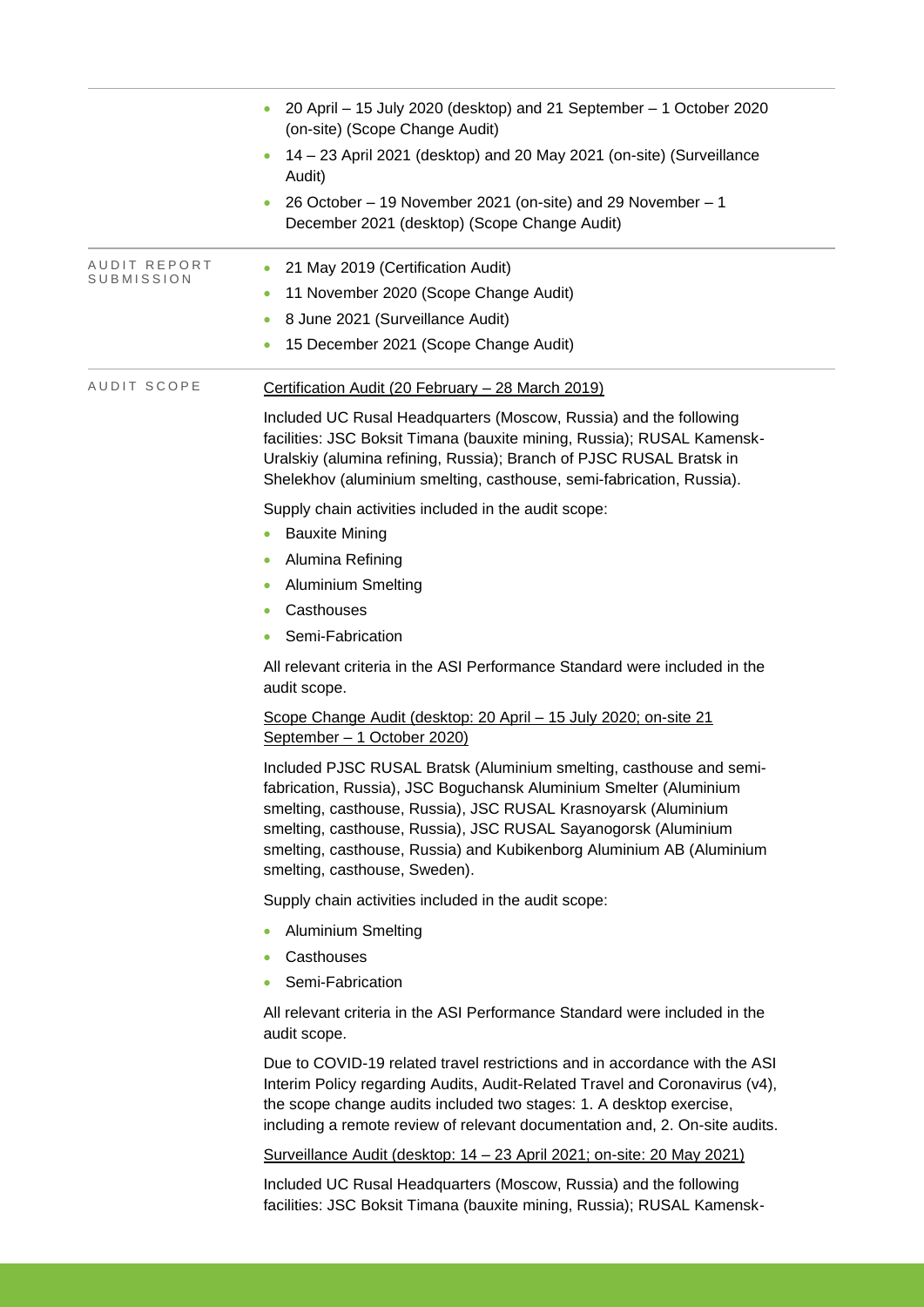Uralskiy (alumina refining, Russia); Branch of PJSC RUSAL Bratsk in Shelekhov (aluminium smelting, casthouse, semi-fabrication, Russia).

Supply chain activities included in the audit scope:

- **Bauxite Mining**
- Alumina Refining
- Aluminium Smelting
- **Casthouses**
- Semi-Fabrication

All relevant criteria in the ASI Performance Standard were included in the audit scope.

At the time of the Audit (April - May 2021), access to all the sites was not possible, due to COVID-19 related travel restrictions. The Audit has been undertaken as a combined 'desktop' and on-site exercise, in accordance with ASI Interim Policy regarding Audits, Audit-Related Travel and Coronavirus (v4), and included a remote review of relevant documentation and an on-site audit at UC Rusal Headquarters.

### Scope Change Audit (on-site: 26 October – 19 November 2021; desktop 29 November – 1 December 2021)

The audit scope included Aughinish Alumina (AAL) (Alumina refining, Ireland); RUSAL Kandalaksha (KAZ) (Aluminium smelting, casthouse and semi-fabrication, Russia); Sayanal (Semi-fabrication, Russia); and, Armenal (Semi-fabrication, Armenia).

Supply chain activities included in the audit scope:

- Alumina Refining
- Aluminium Smelting
- **Casthouses**
- Semi-Fabrication

All relevant criteria in the ASI Performance Standard were included in the audit scope.

At the time of the audit (October - December 2021), access to the Aughinish Alumina (AAL) site was not possible, due to COVID-19 related travel restrictions. The audit of this site has been undertaken as a 'desktop' exercise, in accordance with ASI Interim Policy regarding Audits, Audit-Related Travel and Coronavirus (v4), and included a remote review of relevant documentation, interviews and site observations using teleconferencing capabilities. It is proposed that the Aughinish Alumina (AAL) site will be audited on site as part of the Re-Certification Audit scope.

A U D I T O U T C O M E

**Certification**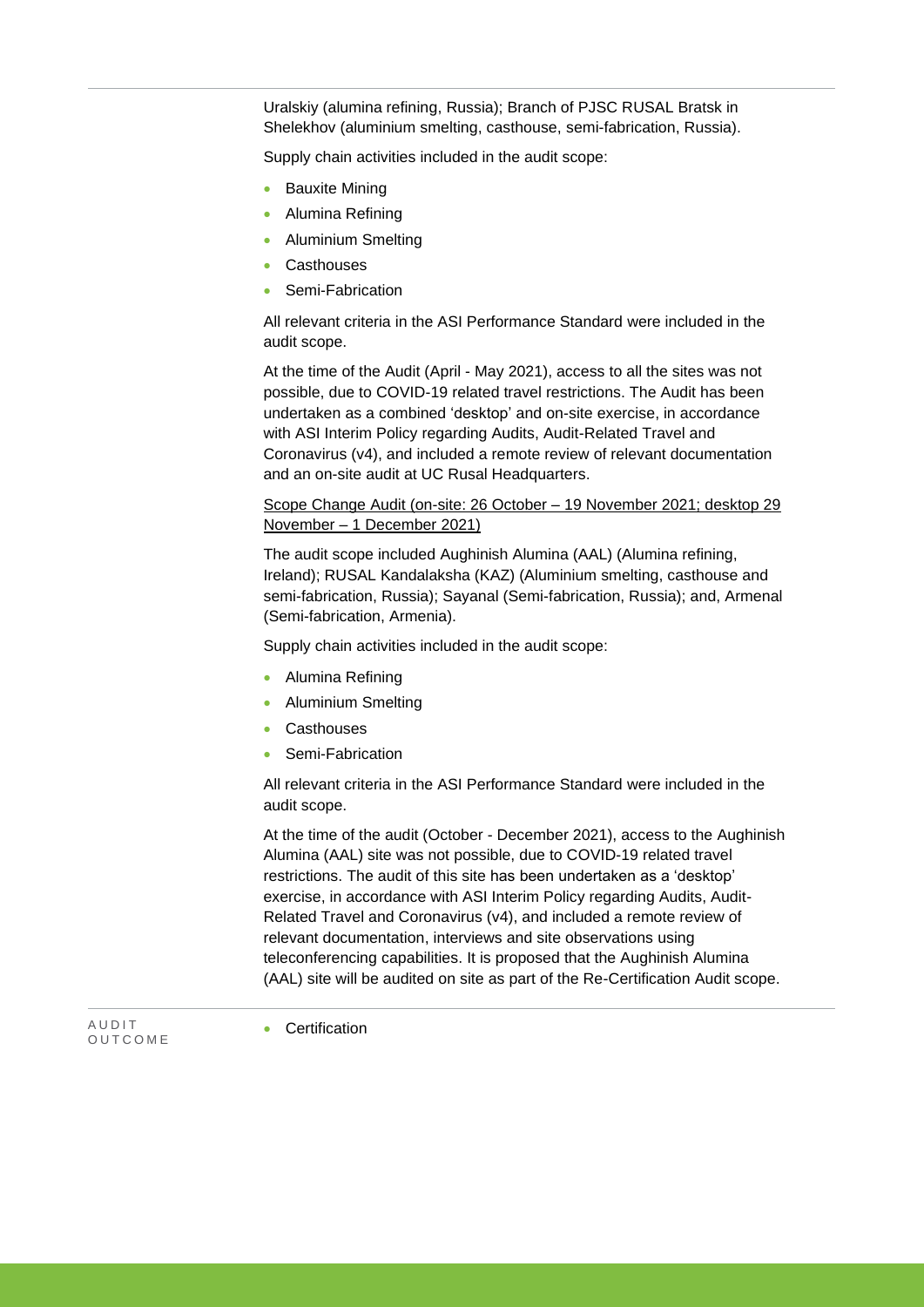| AUDIT<br>METHODOLOGY          | The Auditors confirm that:                                                                                                                                                          |  |  |  |  |
|-------------------------------|-------------------------------------------------------------------------------------------------------------------------------------------------------------------------------------|--|--|--|--|
| <b>DECLARATION</b>            | The information provided by the Entity is true and accurate to the best<br>knowledge of the Auditor(s) preparing this report.                                                       |  |  |  |  |
|                               | The findings are based on verified Objective Evidence relevant to the<br>M<br>time period for the Audit, traceable and unambiguous.                                                 |  |  |  |  |
|                               | The Audit Scope and audit methodology are sufficient to establish<br>confidence that the findings are indicative of the performance of the<br>Entity's defined Certification Scope. |  |  |  |  |
|                               | The Auditor(s) have acted in a manner deemed ethical, truthful, accurate<br>M<br>professional, independent and objective.                                                           |  |  |  |  |
| CERTIFICATION<br>PERIOD       | 20 June 2019 – 19 June 2022                                                                                                                                                         |  |  |  |  |
| NEXT AUDIT<br>TYPE            | Re-Certification Audit                                                                                                                                                              |  |  |  |  |
| NEXT AUDIT<br><b>DUE DATE</b> | 19 June 2022                                                                                                                                                                        |  |  |  |  |
| CERTIFICATE<br>NUMBER         | 34                                                                                                                                                                                  |  |  |  |  |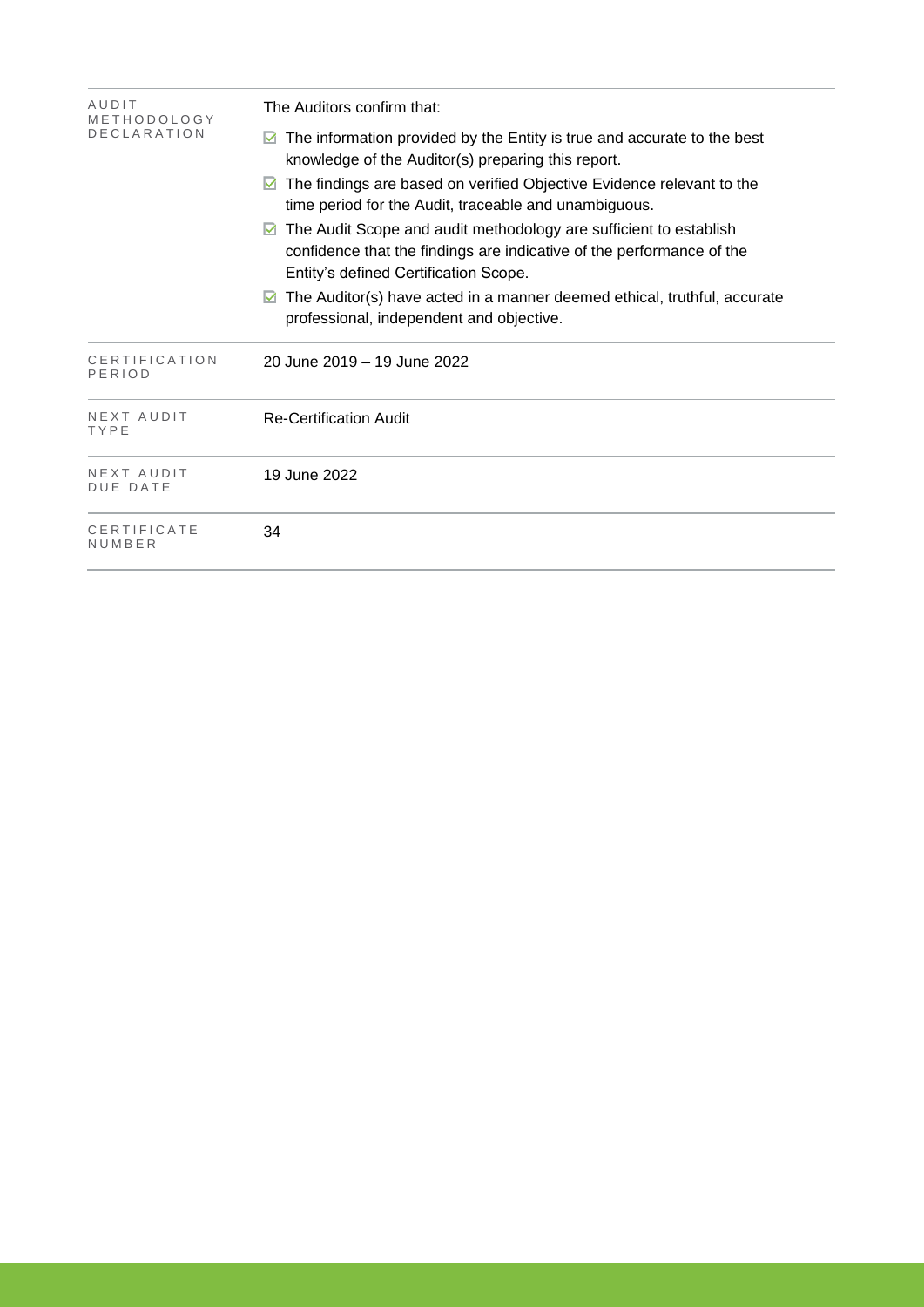# **SUMMARY OF FINDINGS**

| <b>CRITERION</b>                                                                 | <b>RATING</b> | COMMENT                                                                                                                                                                                                                                                                                                                                                                                                                                                                                                                                                                                                                                                                                                                                                                     |
|----------------------------------------------------------------------------------|---------------|-----------------------------------------------------------------------------------------------------------------------------------------------------------------------------------------------------------------------------------------------------------------------------------------------------------------------------------------------------------------------------------------------------------------------------------------------------------------------------------------------------------------------------------------------------------------------------------------------------------------------------------------------------------------------------------------------------------------------------------------------------------------------------|
| PRINCIPLE 1 BUSINESS INTEGRITY                                                   |               |                                                                                                                                                                                                                                                                                                                                                                                                                                                                                                                                                                                                                                                                                                                                                                             |
| 1.1 Legal Compliance                                                             | Conformance   | The Entity has implemented and maintained systems<br>to ensure compliance with Applicable Law.<br>Compliance with Applicable Law is ensured via<br>electronic legal services available for employees,<br>internal audits, special training and briefings focused<br>on employees' legal awareness. "SignAL" hotline is a<br>tool also implemented to report potential non-<br>conformances identified against Applicable Law,<br>accessible at:<br>https://rusal.ru/en/contacts/#signal<br>The mechanism of Legal Compliance evaluation is<br>also based on the Entity's Management Systems (in<br>accordance with ISO 14001 and 45001). Certificates<br>of these Management Systems can be viewed on a<br>Rusal web-portal:<br>https://rusal.ru/en/clients/product-quality |
| 1.2 Anti-Corruption                                                              | Conformance   | The Entity has established and maintains Anti-<br>Corruption policies and procedures in all its forms,<br>including Extortion and Bribery. The Entity's Anti-<br>Corruption Policy is accessible on the website or at<br>the link:<br>https://rusal.ru/en/sustainability/approaches<br>https://rusal.ru/upload/policy/AntiCorruptionENG.pdf                                                                                                                                                                                                                                                                                                                                                                                                                                 |
| 1.3 Code of Conduct                                                              | Conformance   | The Entity has implemented a Code of Conduct that<br>includes principles that meet the specified level of<br>environmental, social and governance performance.<br>Rusal's Code of Conduct is accessible via the link<br>below in three languages:<br>https://rusal.ru/sustainability/approaches/corporate-<br>code-of-ethics                                                                                                                                                                                                                                                                                                                                                                                                                                                |
| PRINCIPLE 2 POLICY & MANAGEMENT                                                  |               |                                                                                                                                                                                                                                                                                                                                                                                                                                                                                                                                                                                                                                                                                                                                                                             |
| 2.1a Environmental, Social, and<br>Governance Policy (implement and<br>maintain) | Conformance   | The Entity has implemented and maintains up-to-<br>date Policies in accordance with the environmental,<br>social and governance practices included in the ASI<br>Performance Standard:<br>https://rusal.ru/en/sustainability/approaches                                                                                                                                                                                                                                                                                                                                                                                                                                                                                                                                     |
| 2.1b Environmental, Social, and<br>Governance Policy (senior<br>management)      | Conformance   | For implementation obligations of Policies, the Senior<br>Management provides necessary resources and<br>regularly reviews the Policies. Senior Management<br>endorsement is provided via implemented<br>Management Systems in accordance with Standards<br>ISO 9001:2015, 14001:2015 and ISO 45001:2018.                                                                                                                                                                                                                                                                                                                                                                                                                                                                   |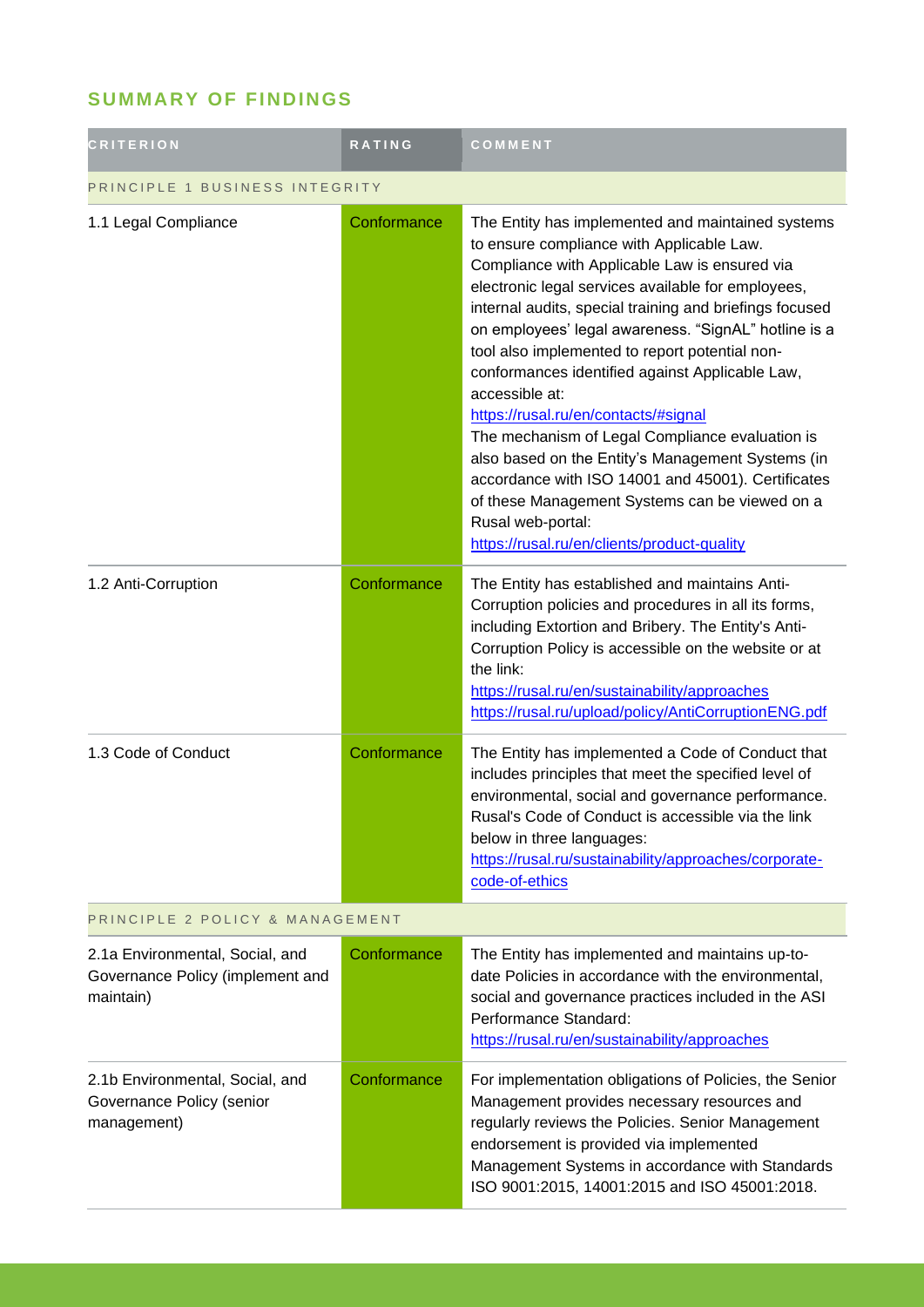| <b>CRITERION</b>                                                              | RATING                    | COMMENT                                                                                                                                                                                                                                                                                                                                                                                                                                                                                                                                                                                                                                                                                          |
|-------------------------------------------------------------------------------|---------------------------|--------------------------------------------------------------------------------------------------------------------------------------------------------------------------------------------------------------------------------------------------------------------------------------------------------------------------------------------------------------------------------------------------------------------------------------------------------------------------------------------------------------------------------------------------------------------------------------------------------------------------------------------------------------------------------------------------|
| 2.1c Environmental, Social, and<br>Governance Policy<br>(communication)       | Conformance               | Policies are communicated both internally and<br>externally in accordance with the ASI Performance<br>Standard's requirements using multiple methods of<br>communication:<br>https://rusal.ru/en/sustainability/approaches                                                                                                                                                                                                                                                                                                                                                                                                                                                                       |
| 2.2 Leadership                                                                | Conformance               | Senior Management Representatives with overall<br>responsibility and authority to ensure compliance<br>with the requirements of the ASI Performance<br>Standard, are the heads of appropriate Entity's<br>departments.                                                                                                                                                                                                                                                                                                                                                                                                                                                                           |
| 2.3a Environmental and Social<br><b>Management Systems</b><br>(environmental) | Conformance               | The Entity has documented and implemented the<br>Environmental Management System. The certificates<br>are accessible on the Entity's website:<br>https://rusal.ru/en/clients/product-quality<br>and on the Boguchansk Aluminium Smelter website:<br>https://www.boaz-zavod.ru/about/certificates                                                                                                                                                                                                                                                                                                                                                                                                 |
| 2.3b Environmental and Social<br>Management Systems (social)                  | Conformance               | A Social Management System has been established<br>and implemented:<br>https://rusal.ru/en/sustainability/approaches                                                                                                                                                                                                                                                                                                                                                                                                                                                                                                                                                                             |
| 2.4 Responsible Sourcing                                                      | Conformance               | The Entity has implemented a Responsible Sourcing<br>Policy covering environmental, social and<br>governance aspects, which is available on the<br>Company's website.<br>The Entity is listed with a silver medal for the<br>EcoVadis Sustainability Rating 2021 in the Corporate<br>Social Responsibility (CSR) Assessment Report of<br>December 2021.                                                                                                                                                                                                                                                                                                                                          |
| 2.5 Impact Assessments                                                        | Conformance               | The Entity conducts environmental, social, cultural<br>and Human Rights Impact Assessments, including a<br>gender analysis, for New Projects or major changes<br>to existing facilities.                                                                                                                                                                                                                                                                                                                                                                                                                                                                                                         |
| 2.6 Emergency Response Plan                                                   | Minor Non-<br>Conformance | The Entity has developed Emergency Response<br>Plans in accordance with Applicable Law and in<br>collaboration with potentially affected Stakeholders<br>groups. The Entity's facilities undertake emergency<br>training on a permanent basis in accordance with<br>legal requirements and risks assessment. For<br>hazardous industrial materials and hydro-technical<br>facilities, special exercises are conducted in<br>cooperation with authorized external bodies.<br>It was revealed during the scope extension audit at<br>one the Entity's facilities that a fire exit in the<br>administrative building does not comply with the<br>requirements of the Russian Federation Fire Safety |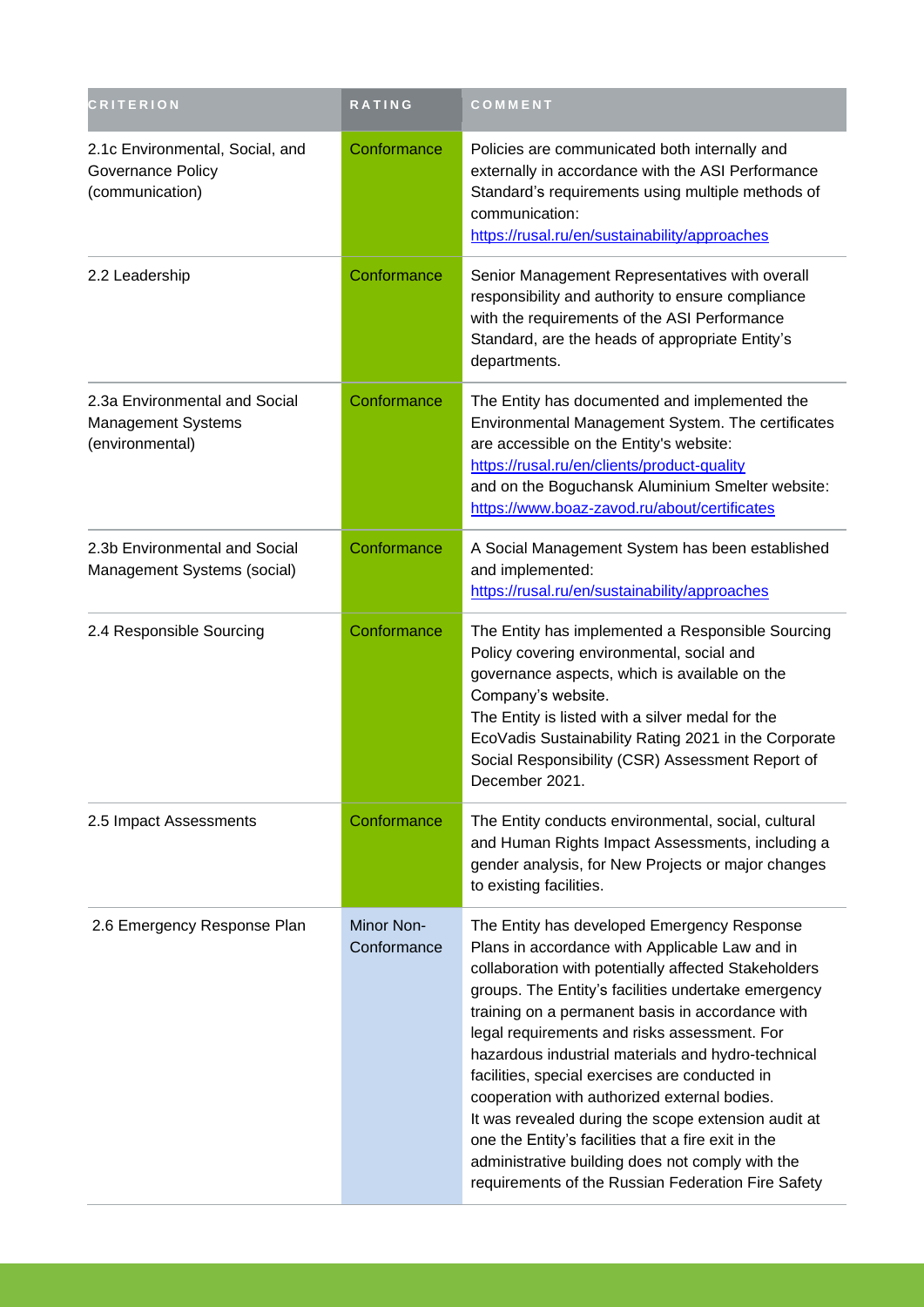| <b>CRITERION</b>                                                          | <b>RATING</b> | COMMENT                                                                                                                                                                                                                                                                                                                                                                                                                                      |
|---------------------------------------------------------------------------|---------------|----------------------------------------------------------------------------------------------------------------------------------------------------------------------------------------------------------------------------------------------------------------------------------------------------------------------------------------------------------------------------------------------------------------------------------------------|
|                                                                           |               | rules. The fire exits all other facilities, buildings and<br>premises at this site are equipped properly.                                                                                                                                                                                                                                                                                                                                    |
| 2.7 Mergers and Acquisitions                                              | Conformance   | Mergers and acquisitions are undertaken in<br>accordance with the Entity's internal procedure to<br>review environmental, social and governance issues<br>in the due diligence process.                                                                                                                                                                                                                                                      |
| 2.8 Closure, Decommissioning and<br><b>Divestment</b>                     | Conformance   | The Entity reviews environmental, social and<br>governance issues when planning closure,<br>decommissioning and divestment objects.                                                                                                                                                                                                                                                                                                          |
| PRINCIPLE 3 TRANSPARENCY                                                  |               |                                                                                                                                                                                                                                                                                                                                                                                                                                              |
| 3.1 Sustainability Reporting                                              | Conformance   | The UC Rusal Sustainability Report is prepared and<br>published annually. The reporting boundaries include<br>all production sites. The Sustainability Report is a<br>detailed document that provides reliable, verified<br>information, which discloses the governance<br>approach and all material environmental, social and<br>economic impacts. The Report is accessible on the<br>website:<br>https://rusal.ru/en/sustainability/report |
| 3.2 Non-compliance and liabilities                                        | Conformance   | Where Applicable Law requires or allows, information<br>on significant fines, judgments, penalties and non-<br>monetary sanctions for failure to comply with<br>Applicable Law, is publicly disclosed. Information on<br>any non-monetary penalties imposed by the Russian<br>state authorities is publicly accessible in accordance<br>with Russian Federation law.                                                                         |
| 3.3a Payments to governments<br>(legal and contractual)                   | Conformance   | The Entity facilitates, or has made on its behalf,<br>payments to governments on a legal and contractual<br>basis. All payments are recorded via several stages<br>of verification in accordance with the procedures and<br>Standards of the Entity, including cashless payments<br>to Government authorities.                                                                                                                               |
| 3.3b Payments to governments<br>(disclosure - bauxite mining)             | Conformance   | The Entity discloses payments to Governments in the<br>Company Annual Report, which is accessible on the<br>website:<br>https://rusal.ru/en/investors/financial-stat/annual-<br>reports                                                                                                                                                                                                                                                      |
| 3.4 Stakeholder complaints,<br>grievances and requests for<br>information | Conformance   | The Entity has implemented an effective Complaints<br>Resolution Mechanism for the tracking and<br>management of all Stakeholder (external and<br>internal) complaints, grievances and requests.                                                                                                                                                                                                                                             |
| PRINCIPLE 4 MATERIAL STEWARDSHIP                                          |               |                                                                                                                                                                                                                                                                                                                                                                                                                                              |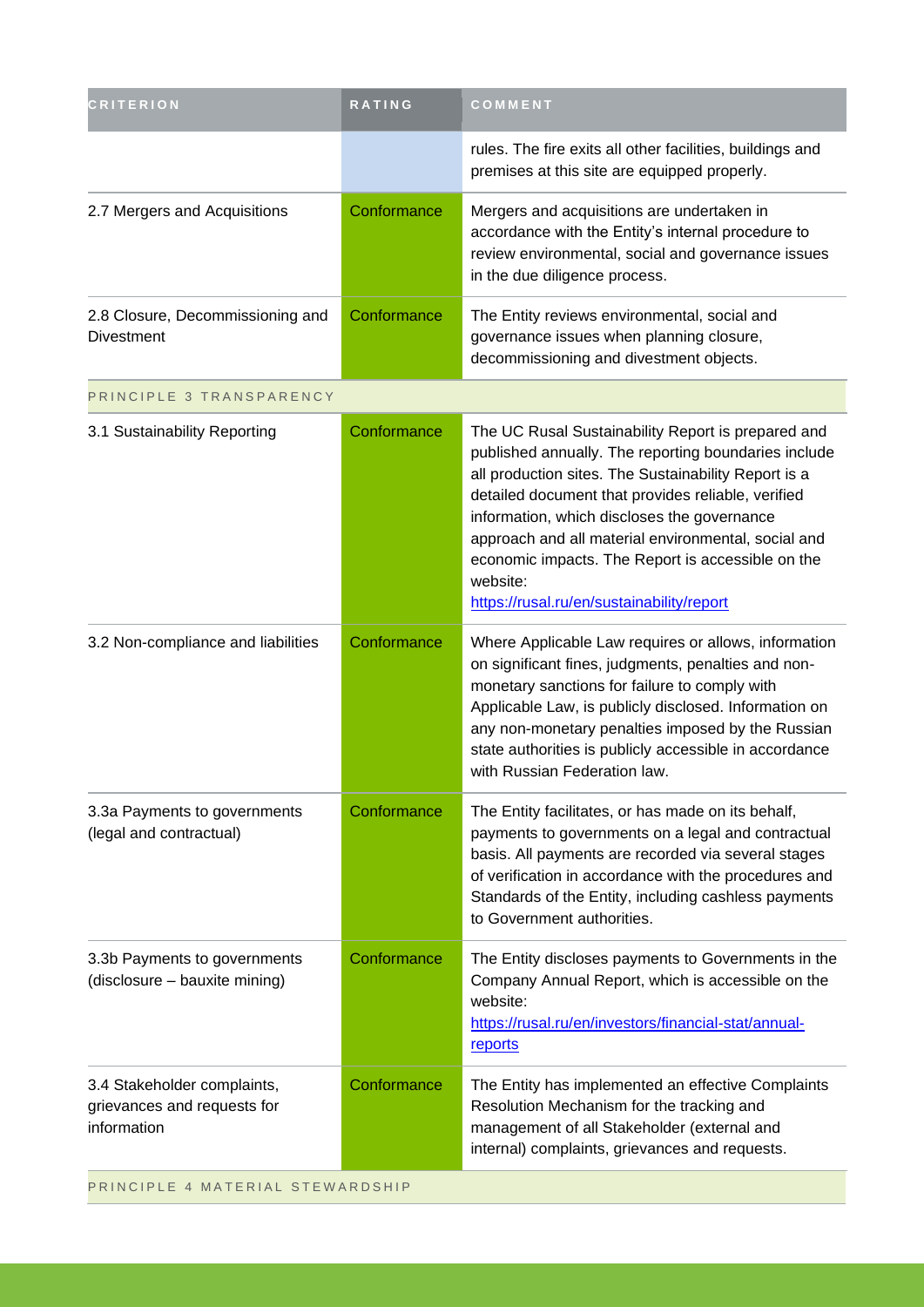| <b>CRITERION</b>                                                            | RATING      | COMMENT                                                                                                                                                                                                                                                                                                                                     |  |
|-----------------------------------------------------------------------------|-------------|---------------------------------------------------------------------------------------------------------------------------------------------------------------------------------------------------------------------------------------------------------------------------------------------------------------------------------------------|--|
| 4.1a Environmental Life Cycle<br>Assessment (life cycle impacts)            | Conformance | The 'cradle-to-gate' assessment includes<br>consideration of the products life cycle from bauxite<br>ore extraction through to the production of alloys,<br>including the usage of the raw materials and other<br>materials, energy use, air emissions, waste<br>generation and other environmental aspects.                                |  |
| 4.1b Environmental Life Cycle<br>Assessment (cradle to gate)                | Conformance | Upon customer request, the Entity provides adequate<br>'cradle-to-gate' Life Cycle Assessment (LCA)<br>information on its Aluminium (containing) Product(s).                                                                                                                                                                                |  |
| 4.1c Environmental Life Cycle<br>Assessment (public<br>communication)       | Conformance | The Entity demonstrates existing public access to the<br>Life Cycle Assessment (LCA) information and its<br>underlying assumptions including system<br>boundaries.                                                                                                                                                                          |  |
| 4.2 Product design                                                          | Conformance | The Entity integrates clear objectives in the design<br>and development process for products to enhance<br>sustainability, including the environmental life cycle<br>impacts of end products.                                                                                                                                               |  |
| 4.3a Aluminium Process Scrap<br>(targets)                                   | Conformance | The Entity recycles 100% of Aluminium Scrap,<br>including scrap of aluminium alloys generated within<br>its own operations.                                                                                                                                                                                                                 |  |
| 4.3b Aluminium Process Scrap<br>(alloy separation)                          | Conformance | The Entity has implemented an effective system for<br>separating aluminium alloys and grades and<br>following recycling.                                                                                                                                                                                                                    |  |
| 4.4a Collection and recycling of<br>products at end-of-life (strategy)      | Conformance | The Entity has a recycling strategy with specific<br>timelines, activities and targets. The strategy<br>includes a target to internally recycle 100% of the<br>generated scrap, as well as to increase the recycling<br>ratio of end-of life products containing Aluminium via<br>membership of the National Aluminium Association.         |  |
| 4.4b Collection and recycling of<br>products at end-of-life<br>(engagement) | Conformance | The Entity does not use aluminium scrap in its<br>production activities except for recycling of its own<br>scrap.<br>The Entity is engaged with national collection and<br>recycling systems to support efforts to increase<br>recycling rates in their respective markets for their<br>products containing Aluminium where it is possible. |  |
| PRINCIPLE 5 GREENHOUSE GAS EMISSIONS                                        |             |                                                                                                                                                                                                                                                                                                                                             |  |
| 5.1 Disclosure of GHG emissions<br>and energy use                           | Conformance | The Entity annually keeps records and publicly<br>discloses information about its GHG emissions in the<br><b>Sustainability Report:</b><br>https://rusal.ru/en/sustainability/report                                                                                                                                                        |  |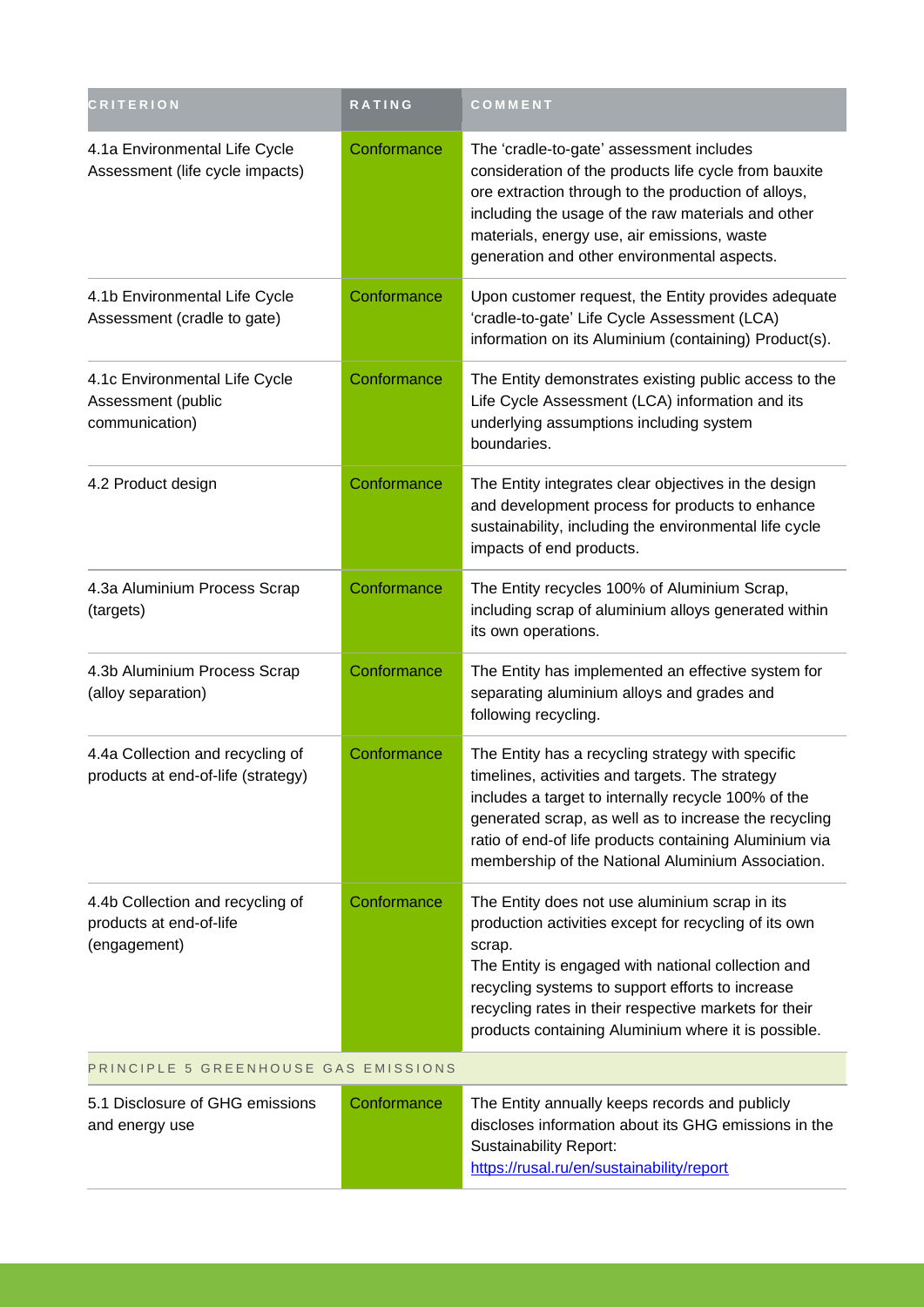| <b>CRITERION</b>                                      | <b>RATING</b>             | COMMENT                                                                                                                                                                                                                                                                                                                                                                                                                                                                                                                                                                                                                   |
|-------------------------------------------------------|---------------------------|---------------------------------------------------------------------------------------------------------------------------------------------------------------------------------------------------------------------------------------------------------------------------------------------------------------------------------------------------------------------------------------------------------------------------------------------------------------------------------------------------------------------------------------------------------------------------------------------------------------------------|
|                                                       |                           | Calculations of the Entity's GHG emissions and the<br>carbon footprint of Aluminium are verified by<br>independent auditing firms.                                                                                                                                                                                                                                                                                                                                                                                                                                                                                        |
| 5.2 GHG emissions reductions                          | Conformance               | The Entity sets strategic goals to reduce climate<br>impacts. The goals are communicated to the general<br>public via Annual Reports accessible on the Entity's<br>website:<br>https://rusal.ru/en/sustainability/report                                                                                                                                                                                                                                                                                                                                                                                                  |
| 5.3a Aluminium Smelting<br>(management system)        | Conformance               | The Entity demonstrates the implementation of a<br>Management System, evaluation procedures, and<br>operating controls to limit the Direct GHG Emissions.<br>The greenhouse gas (GHG) emissions calculations<br>are undertaken on an annual basis and verified by<br>independent auditing firms. The common information<br>about the system is in the UC Rusal Sustainability<br>Report, section titled 'Climate Change':<br>https://rusal.ru/en/sustainability/report                                                                                                                                                    |
| 5.3b Aluminium Smelting (up to<br>and including 2020) | Conformance               | The Entity demonstrates average Direct and Indirect<br>GHG Emissions (Scope 1 and Scope 2) from each<br>smelter within the Certification Scope, are below 8<br>tonnes CO <sub>2</sub> -eq per metric tonne of Aluminium. The<br>majority of the Entity's sites use electricity from<br>hydropower plants.<br>According to the Carbon Disclosure Project in 2020,<br>Rusal was recognized as one of the global leaders in<br>GHG management of its supply chain for 2018:<br>https://rusal.ru/en/press-center/press-<br>releases/rusal is recognized as global leader by<br>carbon_disclosure_project_cdp/?sphrase_id=9357 |
| 5.3c Aluminium Smelting (after<br>2020)               | Not Applicable            | Within the Certification Scope, there are no plans to<br>construct and commission Aluminium Smelters after<br>2020.                                                                                                                                                                                                                                                                                                                                                                                                                                                                                                       |
| PRINCIPLE 6 EMISSIONS, EFFLUENTS AND WASTE            |                           |                                                                                                                                                                                                                                                                                                                                                                                                                                                                                                                                                                                                                           |
| 6.1 Emissions to Air                                  | Conformance               | The Entity quantifies emissions to atmosphere,<br>taking into account national legal requirements and<br>other commitments as required. Information is<br>disclosed in the Sustainability Report.                                                                                                                                                                                                                                                                                                                                                                                                                         |
| 6.2 Discharges to Water                               | Minor Non-<br>Conformance | The Entity quantifies Discharges to Water, taking into<br>account national legal requirements and other<br>commitments, as required. Information is disclosed in<br>the Sustainability Report.<br>However, at one of the smelters, the action plan to<br>minimize adverse impacts to water, has not been<br>documented. However, the issue is being managed<br>and is under control.                                                                                                                                                                                                                                      |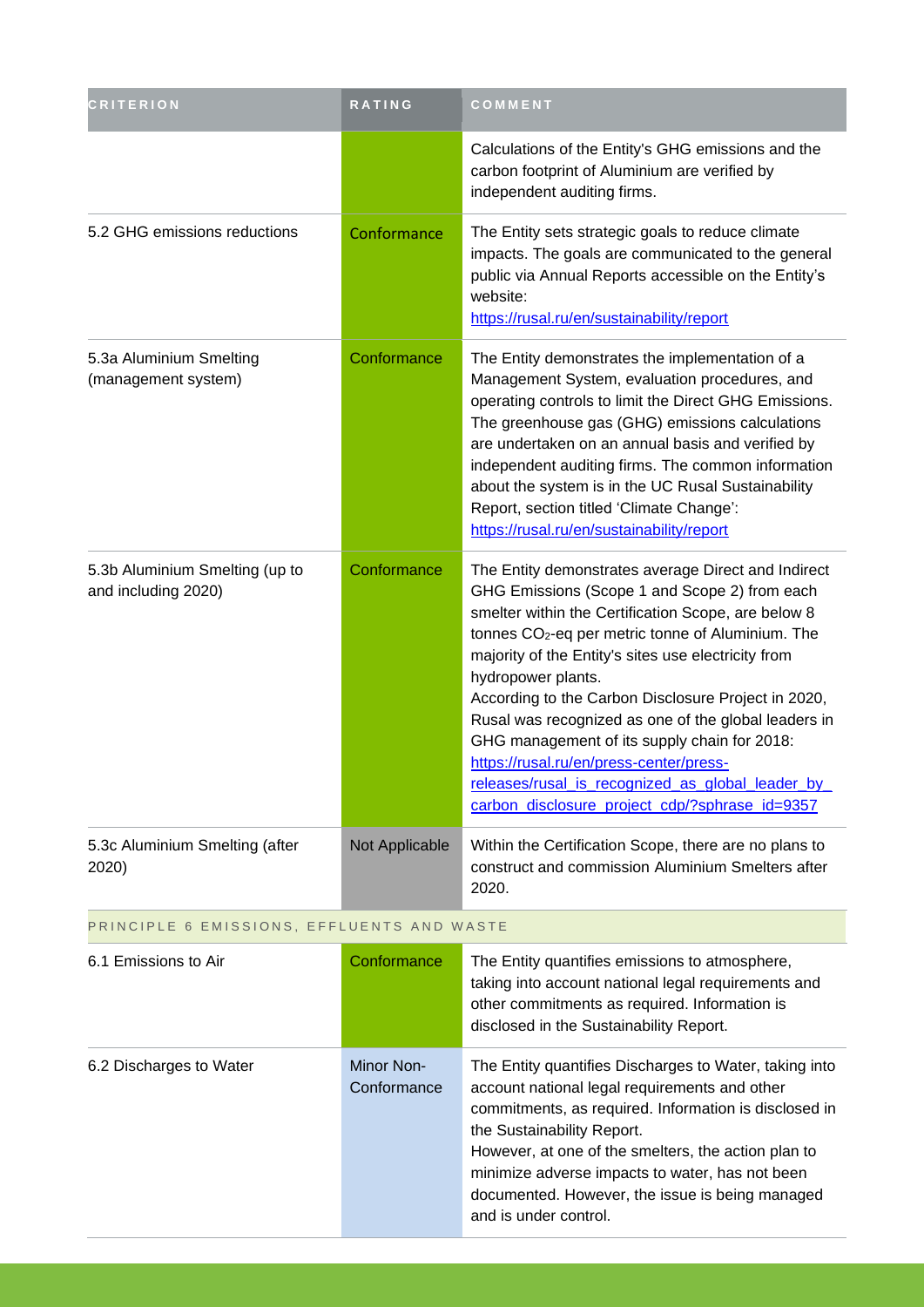| <b>CRITERION</b>                                                        | RATING      | COMMENT                                                                                                                                                                                                                                                           |
|-------------------------------------------------------------------------|-------------|-------------------------------------------------------------------------------------------------------------------------------------------------------------------------------------------------------------------------------------------------------------------|
| 6.3a Assessment and Management<br>of Spills and Leakage<br>(assessment) | Conformance | The assessment of major risk areas of operations<br>with potential Spills and Leakages with a<br>contamination of air, water and/or soil, are<br>undertaken.                                                                                                      |
| 6.3b Assessment and Management<br>of Spills and Leakage<br>(management) | Conformance | The Entity has management and external<br>communications plans, compliance controls and a<br>monitoring program in place to prevent and detect<br>Spills and Leakages. The plans are updated<br>regularly.                                                        |
| 6.4a Reporting of Spills (immediate<br>disclosure)                      | Conformance | The Entity implemented procedures for an immediate<br>notification by affected parties about volume, type<br>and potential impact of significant Spills.                                                                                                          |
| 6.4b Reporting of Spills (regular<br>reporting)                         | Conformance | The Entity publicly discloses Impact Assessments of<br>significant Spills (if any occur) and remediation<br>actions taken, and reports publicly on an annual<br>basis in the Sustainability Report:<br>https://rusal.ru/en/sustainability/report                  |
| 6.5a Waste management and<br>reporting (strategy)                       | Conformance | The Entity implements a waste management strategy<br>in accordance with the Environmental Policy, taking<br>into account national legal requirements and other<br>commitments, as required.                                                                       |
| 6.5b Waste management and<br>reporting (disclosure)                     | Conformance | The Entity publicly discloses on an annual basis, the<br>quantity of Hazardous and Non-Hazardous Waste<br>generated by the Entity, and associated Waste<br>disposal methods in the Sustainability Report:<br>https://rusal.ru/en/sustainability/report            |
| 6.6a Bauxite Residue (storage<br>construction)                          | Conformance | Water circulation drainage systems are implemented<br>and in operation at Bauxite Residue storage facilities.<br>Storage areas are constructed in a manner that<br>effectively prevent the release of Bauxite Residue<br>and leachate to the environment.         |
| 6.6b Bauxite Residue (integrity<br>checks and controls)                 | Conformance | The efficiency and safety of Bauxite Residue<br>storages during operation are ensured through<br>maintenance, regular inspections and control checks,<br>monitoring of the condition of facilities, including<br>those with involvement of technical specialists. |
| 6.6c Bauxite Residue (water<br>discharge)                               | Conformance | At Bauxite Residue storages, the water circulation<br>drainage systems (with zero discharge) are<br>implemented and operational.                                                                                                                                  |
| 6.6d Bauxite Residue (marine and<br>aquatic environments)               | Conformance | The Entity does not discharge Bauxite Residue to<br>marine and aquatic environments.                                                                                                                                                                              |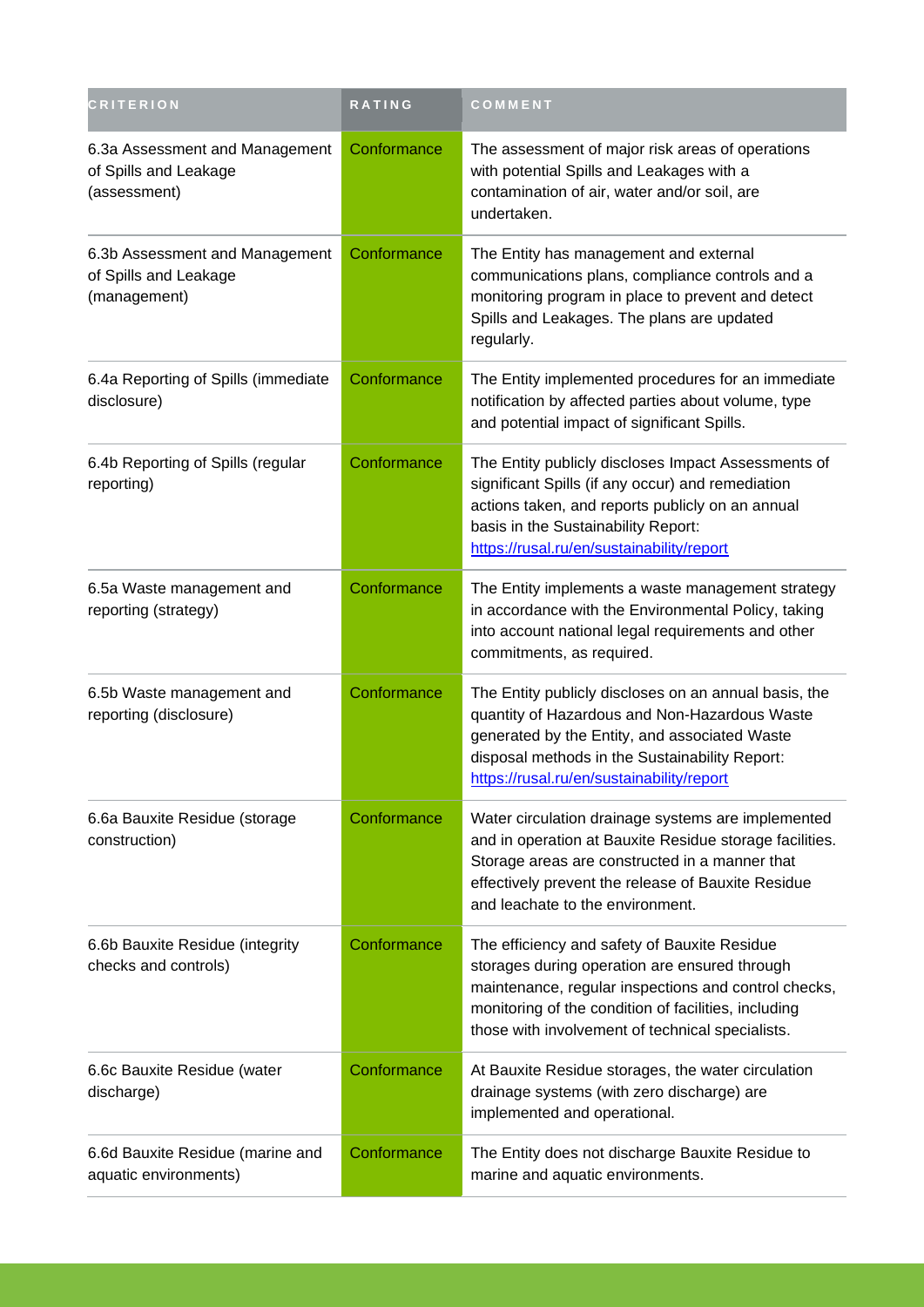| <b>CRITERION</b>                                                 | RATING                    | COMMENT                                                                                                                                                                                                                                                                                                                                                                                                                                                                                           |
|------------------------------------------------------------------|---------------------------|---------------------------------------------------------------------------------------------------------------------------------------------------------------------------------------------------------------------------------------------------------------------------------------------------------------------------------------------------------------------------------------------------------------------------------------------------------------------------------------------------|
| 6.6e Bauxite Residue (state of the<br>art technologies)          | Conformance               | The Entity has established a program (roadmap) for<br>the residue facilities prospective development for<br>Bauxite Residue storage, taking into account the<br>possibility of transition to the best available<br>technologies.                                                                                                                                                                                                                                                                  |
| 6.6f Bauxite Residue (remediation)                               | Conformance               | In case of Bauxite Residue area closure planning<br>processes, the Entity monitors its condition and<br>environmental impacts, as well as rehabilitates<br>disturbed areas in accordance with the Applicable<br>Law.                                                                                                                                                                                                                                                                              |
| 6.7a Spent Pot Lining (SPL)<br>(storage and management)          | Conformance               | The Entity ensures the storage and management of<br>Spent Pot Lining (SPL) in a manner to prevent the<br>release or leachate to the environment.                                                                                                                                                                                                                                                                                                                                                  |
| 6.7b Spent Pot Lining (SPL)<br>(recovery and recycling)          | Conformance               | For optimization processes of recovery and recycling<br>of carbon and refractory of SPL materials and in<br>accordance with Waste Mitigation Hierarchy, the<br>Entity aims to minimize volume of SPL generation by<br>increasing service life of SPL (period between pot<br>relining). Carbon materials from SPL is transferred to<br>specialized licensed organizations for recycling.<br>Refractory materials from SPL are partially<br>transferred to specialized organizations for recycling. |
| 6.7c Spent Pot Lining (SPL)<br>(Untreated SPL)                   | Conformance               | Carbon from SPL is transferred to specialized<br>licensed organizations for recycling. Refractory from<br>SPL is partially transferred to specialized<br>organizations, but predominantly landfilled at waste<br>disposal sites. Untreated SPL is not landfilled where<br>there is a potential for adverse environmental effects.                                                                                                                                                                 |
| 6.7d Spent Pot Lining (SPL)<br>(review of alternatives)          | Conformance               | Carbon from SPL is transferred to specialized<br>licensed organizations for recycling purposes.<br>Alternative options to landfilling of treated SPL and/or<br>stockpiling of refractory SPL, are reviewed annually<br>while looking for potential consumers.                                                                                                                                                                                                                                     |
| 6.7e Spent Pot Lining (SPL)<br>(marine and aquatic environments) | Conformance               | The Entity does not discharge SPL into the marine or<br>aquatic environment.                                                                                                                                                                                                                                                                                                                                                                                                                      |
| 6.8a Dross (recovery)                                            | Conformance               | 100% of Dross is transferred to third parties for<br>usage/recycling.                                                                                                                                                                                                                                                                                                                                                                                                                             |
| 6.8b Dross (recycling)                                           | Minor Non-<br>Conformance | 100% of Dross is transferred to third parties for<br>usage/recycling.<br>At one of the facilities however, Dross is stored<br>outside and in volumes in contravention of the<br>environmental permit. The issue is under control and<br>the Facility has implemented actions to transfer the                                                                                                                                                                                                      |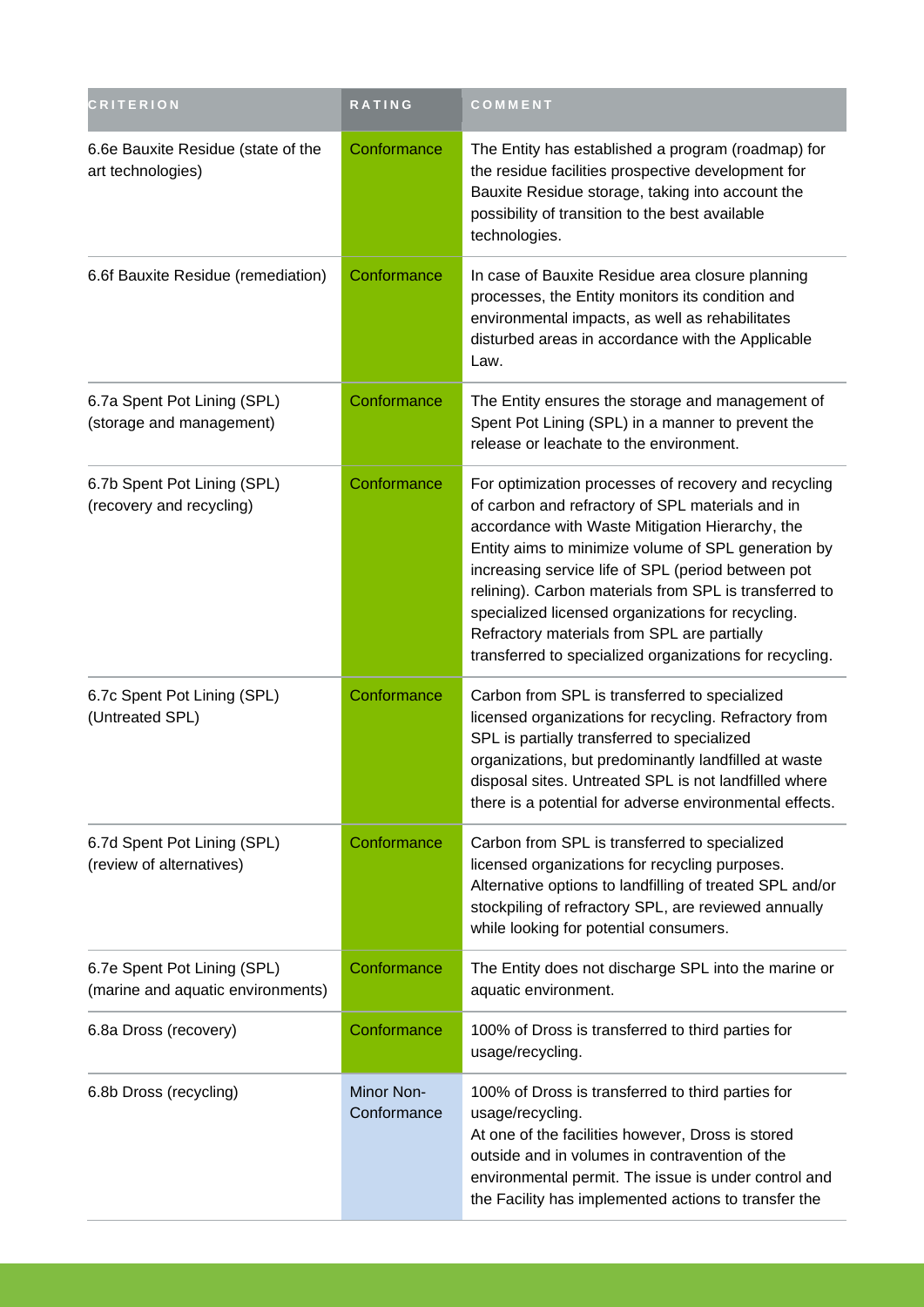| <b>CRITERION</b>                            | RATING         | COMMENT                                                                                                                                                                                                                                                                                                                                                                                                                                                                                                                                                                                                                                                                                                                                                                                                                                |
|---------------------------------------------|----------------|----------------------------------------------------------------------------------------------------------------------------------------------------------------------------------------------------------------------------------------------------------------------------------------------------------------------------------------------------------------------------------------------------------------------------------------------------------------------------------------------------------------------------------------------------------------------------------------------------------------------------------------------------------------------------------------------------------------------------------------------------------------------------------------------------------------------------------------|
|                                             |                | entire Dross amount to specialized organizations for<br>recycling purposes.                                                                                                                                                                                                                                                                                                                                                                                                                                                                                                                                                                                                                                                                                                                                                            |
| 6.8c Dross (review of alternatives)         | Conformance    | No Dross is sent to landfill (100% is transferred for<br>recycling or re-use).                                                                                                                                                                                                                                                                                                                                                                                                                                                                                                                                                                                                                                                                                                                                                         |
| PRINCIPLE 7 WATER STEWARDSHIP               |                |                                                                                                                                                                                                                                                                                                                                                                                                                                                                                                                                                                                                                                                                                                                                                                                                                                        |
| 7.1a Water assessment (mapping)             | Conformance    | The Entity has developed a water balance, which<br>defines its water withdrawal, usage and consumption<br>by source and type.                                                                                                                                                                                                                                                                                                                                                                                                                                                                                                                                                                                                                                                                                                          |
| 7.1b Water assessment (risk<br>assessment)  | Conformance    | Water-related risks in Watersheds in the Entity's<br>Area of Influence are assessed in the Entity's Risk<br>Management System and the Entity's Environmental<br>Management System.<br>The Entity's risks are assessed taking into account<br>two key factors, which characterize materiality of the<br>risks, including the likelihood of risk realization and<br>evaluation of potential loss as a result of the risk<br>realization. The Entity's risk assessment process<br>also considers applied control measures when<br>determining level of significance and materiality.<br>Based on this approach there are no material Water-<br>related risks in Watersheds in the Entity's Area of<br>Influence.                                                                                                                          |
| 7.2a Water management<br>(management plans) | Not Applicable | This Criterion is not applicable, because there were<br>no material Water-related Risks in Watersheds in the<br>Entity's Area of Influence. Notwithstanding, the Entity<br>has adequate systems and controls in place for water<br>management. The Risk Management System<br>considers all existing risk-related control measures<br>when risks are evaluated. However, there are<br>effective water related monitoring and control<br>measures implemented via the Entity's<br>Environmental Management System (including water<br>quality monitoring, waste water treatment, water<br>consumption measurement, water bodies control).<br>The Entity also has defined a plan of water<br>consumption reduction, aligned with the Rusal<br>Environmental Policy. All information is reported<br>regularly to the Environmental Agency. |
| 7.2b Water management<br>(monitoring)       | Not Applicable | This Criterion is not applicable, because there were<br>no material Water-related Risks in Watersheds in the<br>Entity's Area of Influence. However, the Entity<br>monitors effectiveness of taken actions through<br>regular water consumption measurements, water<br>quality measurements, water bodies quality and<br>levels control. The effectiveness of water<br>management plans is also monitored.                                                                                                                                                                                                                                                                                                                                                                                                                             |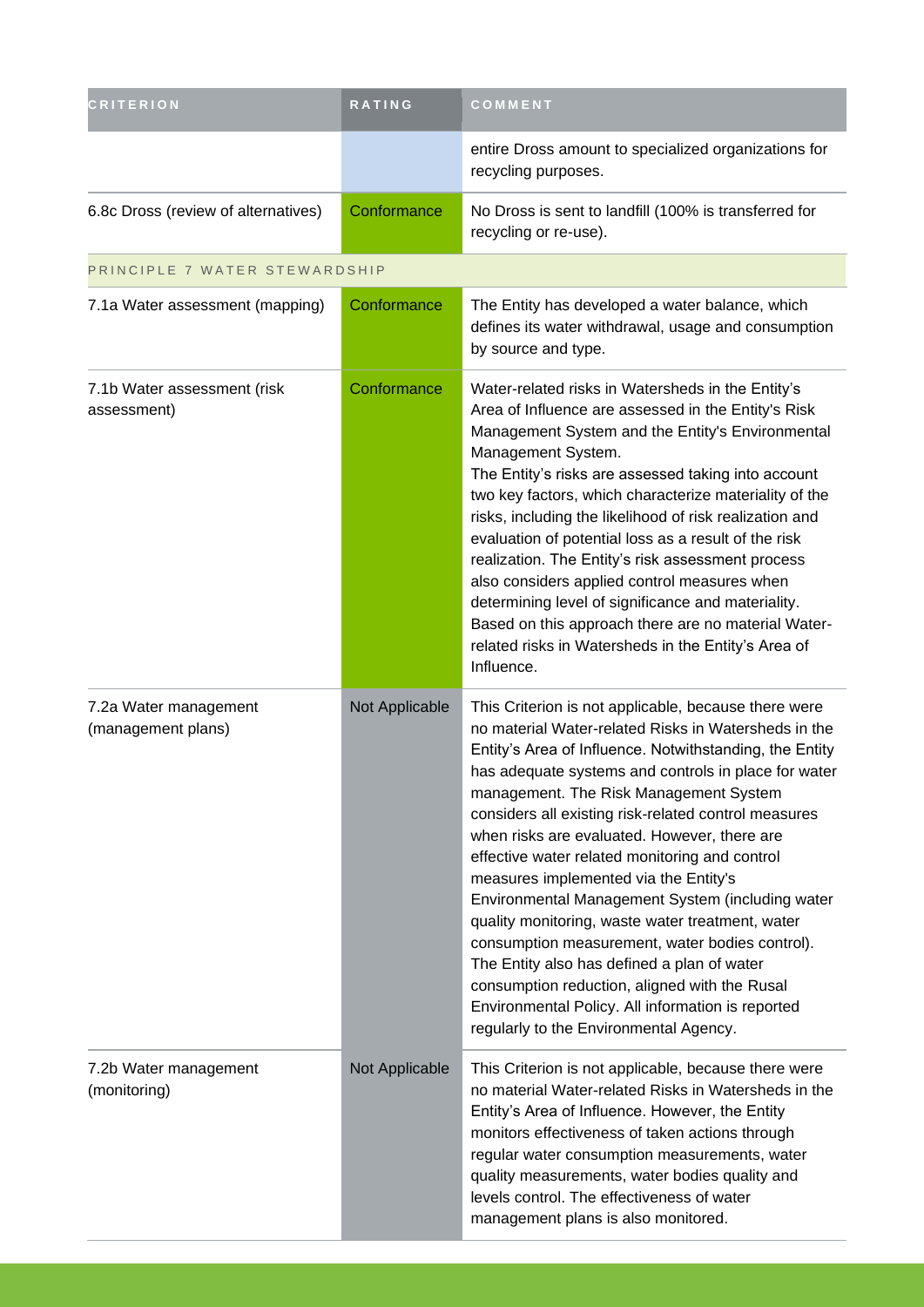| <b>CRITERION</b>                                                                          | <b>RATING</b>  | COMMENT                                                                                                                                                                                                                                                                                                                                                                                                                            |
|-------------------------------------------------------------------------------------------|----------------|------------------------------------------------------------------------------------------------------------------------------------------------------------------------------------------------------------------------------------------------------------------------------------------------------------------------------------------------------------------------------------------------------------------------------------|
| 7.3 Disclosure of water usage and<br>risks                                                | Conformance    | As part of its annual Sustainability Reporting, the<br>Entity discloses the information on water withdrawal<br>and use:<br>https://rusal.ru/en/sustainability/report                                                                                                                                                                                                                                                               |
| PRINCIPLE 8 BIODIVERSITY                                                                  |                |                                                                                                                                                                                                                                                                                                                                                                                                                                    |
| 8.1 Biodiversity assessment                                                               | Conformance    | The Entity's Facilities assess risks and materiality of<br>the impacts on biodiversity from land use and<br>activities in the Entity's Area of Influence. Facilities<br>organize and conduct biodiversity research activities<br>and biodiversity monitoring in cooperation with<br>research organizations. The activities revealed no<br>significant risks and impacts on biodiversity in the<br>Entity's Area of Influence.      |
| 8.2a Biodiversity management<br>(biodiversity action plans)                               | Not Applicable | There were no significant risks and impacts on<br>biodiversity in the Entity's Area of Influence.                                                                                                                                                                                                                                                                                                                                  |
| 8.2b Biodiversity management<br>(consultation and mitigation<br>hierarchy)                | Not Applicable | There were no significant risks and impacts on<br>biodiversity in the Entity's Area of Influence.                                                                                                                                                                                                                                                                                                                                  |
| 8.2c Biodiversity management<br>(reporting)                                               | Not Applicable | There were no significant risks and impacts on<br>biodiversity in the Entity's Area of Influence.                                                                                                                                                                                                                                                                                                                                  |
| 8.3 Alien Species                                                                         | Conformance    | In order to prevent accidental or deliberate<br>introduction of Alien Species, the Entity has<br>undertaken a risk assessment, which is a part of the<br>risk assessment of biodiversity and materiality of the<br>impact on biodiversity. Packaging timber has been<br>identified as the most likely way of introducing Alien<br>Species. To prevent introduction, all packing wood is<br>controlled and, when required, treated. |
| 8.4a Commitment to "No Go" in<br>World Heritage properties<br>(exploration and new mines) | Conformance    | The Entity does not explore or develop new mines in<br>World Heritage properties.                                                                                                                                                                                                                                                                                                                                                  |
| 8.4b Commitment to "No Go" in<br>World Heritage properties (existing<br>operations)       | Not Applicable | The Entity does not undertake activities, including<br>exploration activities in the locations of World<br>Heritage sites.                                                                                                                                                                                                                                                                                                         |
| 8.5a Mine rehabilitation (best<br>available techniques)                                   | Conformance    | Mine closure is not planned in the near future. If and<br>when a decision to close a mining operation, the<br>Entity will rehabilitate environments disturbed or<br>occupied by mining activities using the best available<br>techniques.                                                                                                                                                                                          |
| 8.5b Mine rehabilitation (financial<br>provisions)                                        | Conformance    | The Entity provides financial provisions to ensure<br>availability of adequate resources to meet<br>rehabilitation and mine closure requirements.                                                                                                                                                                                                                                                                                  |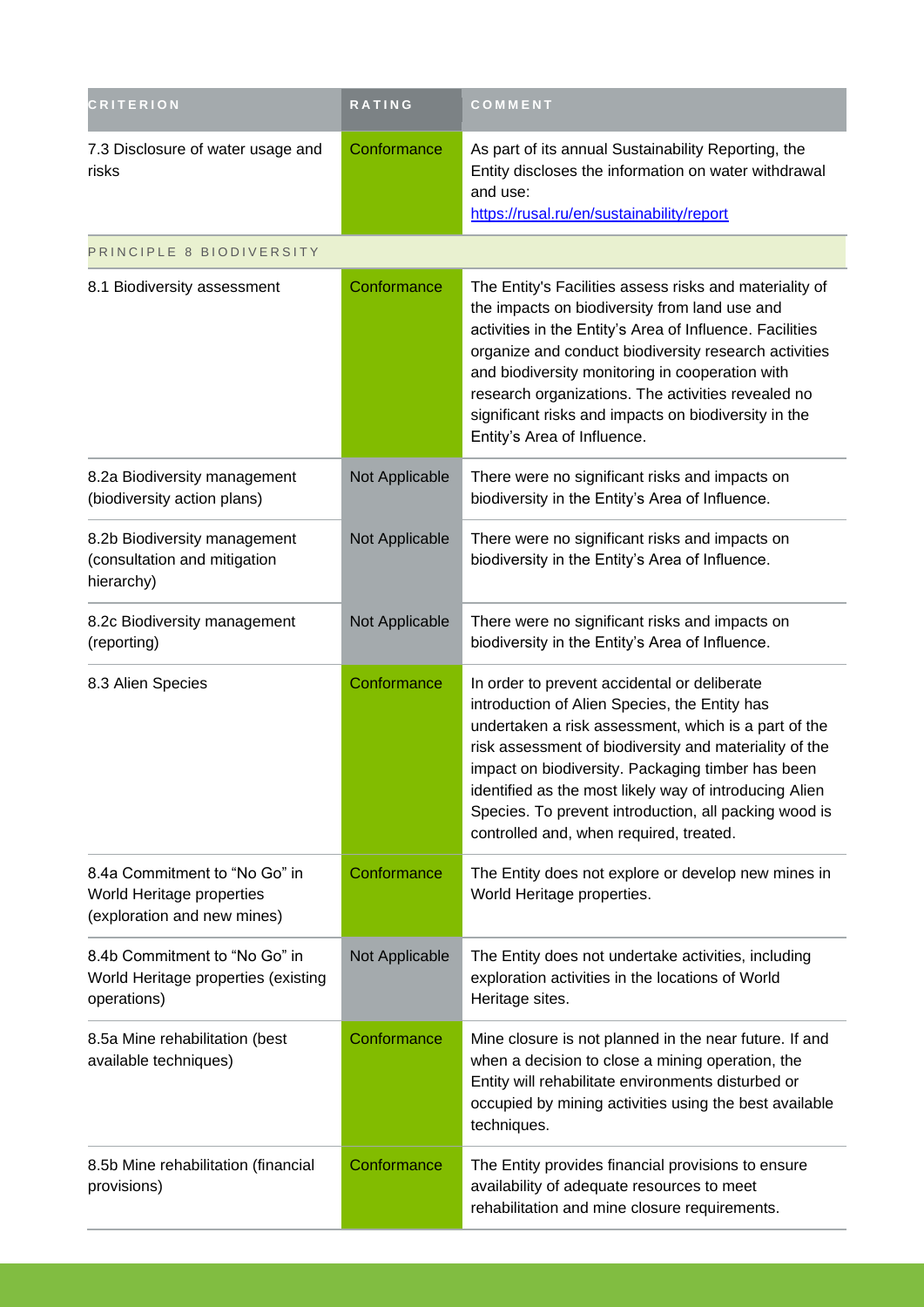| <b>CRITERION</b>                                 | RATING         | COMMENT                                                                                                                                                                                                                                                                                                                                                                                                                                                                                                                                                                                            |  |
|--------------------------------------------------|----------------|----------------------------------------------------------------------------------------------------------------------------------------------------------------------------------------------------------------------------------------------------------------------------------------------------------------------------------------------------------------------------------------------------------------------------------------------------------------------------------------------------------------------------------------------------------------------------------------------------|--|
| PRINCIPLE 9 HUMAN RIGHTS                         |                |                                                                                                                                                                                                                                                                                                                                                                                                                                                                                                                                                                                                    |  |
| 9.1a Human Rights Due Diligence<br>(policy)      | Conformance    | The Entity has developed and implemented Policies<br>that reflect commitments to respect Human Rights in<br>accordance with the UN Guiding Principles on<br><b>Business and Human Rights:</b><br>https://rusal.ru/upload/policy/Human_Rights_Policy_<br><b>ENG.pdf</b>                                                                                                                                                                                                                                                                                                                             |  |
| 9.1b Human Rights Due Diligence<br>(process)     | Conformance    | A Human Rights Due Diligence process addresses<br>actual and potential impacts on the rights. The<br>Human Rights Due Diligence process includes a<br>Human Rights Impact Assessment and considers<br>complaints, grievances and requests received via the<br>Complaints Resolution Mechanisms. The Entity has<br>a process in place to address identified Human<br>Rights-related inconsistences.                                                                                                                                                                                                 |  |
| 9.1c Human Rights Due Diligence<br>(remediation) | Conformance    | The Entity has implemented processes for<br>remediation of adverse Human Rights impacts as<br>required:<br>https://rusal.ru/en/contacts/#signal                                                                                                                                                                                                                                                                                                                                                                                                                                                    |  |
| 9.2 Women's Rights                               | Conformance    | The Entity has developed and implemented a Human<br>Rights Policy based on the recommendations of<br>international Standards, including the Committee on<br>the Elimination of Discrimination against Women<br>(CEDAW), which is accessible on the website:<br>https://rusal.ru/upload/policy/Human_Rights_Policy_<br><b>ENG.pdf</b><br>This ensures a practice of respecting rights and<br>interests of women. Also, the rights and interests of<br>women are protected by Labour Code of the Russian<br>Federation (section 41) including prohibiting any form<br>of Discrimination (section 3). |  |
| 9.3 Indigenous Peoples                           | Not Applicable | A review of available information supports absence<br>of Indigenous Peoples or their lands, territories and<br>resources in the places of business and the Areas of<br>Influence of the Entity.                                                                                                                                                                                                                                                                                                                                                                                                    |  |
| 9.4 Free, Prior, and Informed<br>Consent (FPIC)  | Not Applicable | A review of available information supports absence<br>of Indigenous Peoples or their lands, territories and<br>resources in the places of business and the Areas of<br>Influence of the Entity.                                                                                                                                                                                                                                                                                                                                                                                                    |  |
| 9.5 Cultural and sacred heritage                 | Not Applicable | A review of available information supports absence<br>of cultural and sacred heritage sites in the places of<br>business and the Areas of Influence of the Entity.                                                                                                                                                                                                                                                                                                                                                                                                                                 |  |
| 9.6a Resettlements (avoid or<br>minimise)        | Not Applicable | During project development activities, the Entity<br>takes into consideration the issues of resettlement in                                                                                                                                                                                                                                                                                                                                                                                                                                                                                        |  |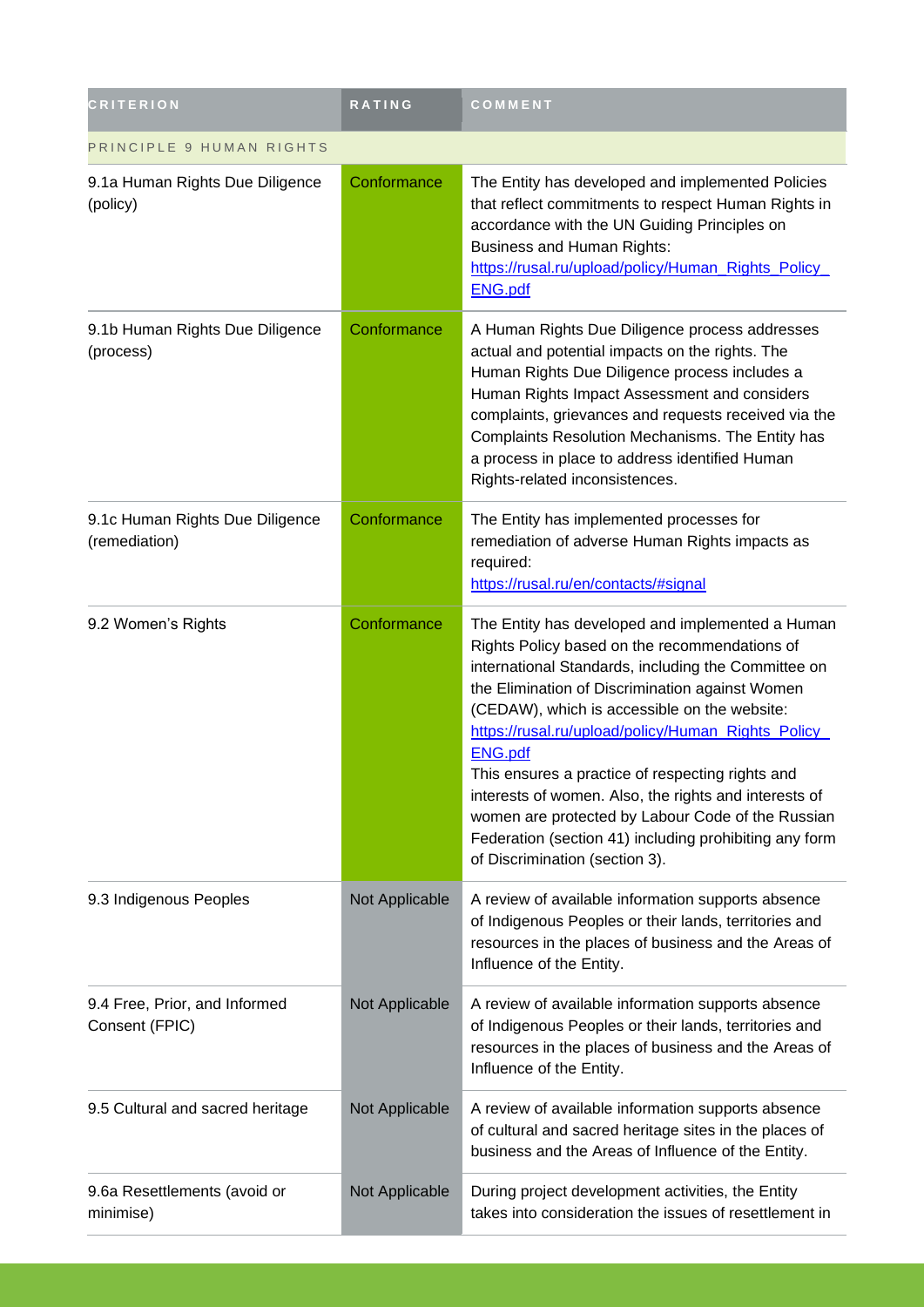| <b>CRITERION</b>                                 | RATING         | COMMENT                                                                                                                                                                                                                                                                                                                                                                                                                                                                                                                                                                                                                                                                                                                                                                                                                                                           |
|--------------------------------------------------|----------------|-------------------------------------------------------------------------------------------------------------------------------------------------------------------------------------------------------------------------------------------------------------------------------------------------------------------------------------------------------------------------------------------------------------------------------------------------------------------------------------------------------------------------------------------------------------------------------------------------------------------------------------------------------------------------------------------------------------------------------------------------------------------------------------------------------------------------------------------------------------------|
|                                                  |                | accordance with Applicable Law requirements. Any<br>project design documentation should include the<br>volume with environmental and social impact<br>assessments and an analysis of feasible alternatives<br>to avoid or minimize physical and/or economic<br>displacement. No relocations or resettlements are<br>planned for the foreseeable future.                                                                                                                                                                                                                                                                                                                                                                                                                                                                                                           |
| 9.6b Resettlements (where<br>unavoidable)        | Not Applicable | During project development activities, the Entity<br>takes into consideration the issues of resettlements<br>in accordance with Applicable Law requirements. No<br>relocations or resettlements are planned for the<br>foreseeable future. There have been no<br>resettlements for the Entity's Certification Scope,<br>since its ASI Membership.                                                                                                                                                                                                                                                                                                                                                                                                                                                                                                                 |
| 9.7a Local Communities (rights and<br>interests) | Conformance    | In accordance with the Entity's Human Rights Policy<br>the Entity recognizes the impact on Local<br>Communities in the regions and countries of its<br>operation:<br>https://rusal.ru/upload/policy/Human_Rights_Policy_<br><b>ENG.pdf</b><br>No issues affecting Local Communities have been<br>identified during the Human Rights Due Diligence<br>assessment. The Entity's activities do not impact<br>interests of local Communities on their lands and<br>livelihoods. The Entity has a process for engaging<br>with Local Communities, explore opportunities to<br>support local Communities' livelihoods and interests<br>even if no adverse impact has been identified. One<br>example includes the building of infrastructure for the<br>local Community such as medical centres (including<br>for patients with COVID-19), kindergartens and<br>houses. |
| 9.7b Local Communities (impacts)                 | Conformance    | No issues affecting local Communities were identified<br>during the Human Rights Due Diligence. The Entity's<br>activities do not impact interests of Local<br>Communities on their lands and livelihoods. If actual<br>or potential adverse impacts were to arise from the<br>Entity's activities, the Entity has a process for<br>addressing these adverse impacts on the local<br>Community's livelihoods.                                                                                                                                                                                                                                                                                                                                                                                                                                                     |
| 9.7c Local Communities<br>(livelihoods)          | Conformance    | No issues affecting local Communities were identified<br>during the Human Rights Due Diligence. The Entity's<br>activities do not impact interests of Local<br>Communities on their lands and livelihoods. The<br>Entity has a process for engaging with the Local<br>Communities, explore opportunities to support local                                                                                                                                                                                                                                                                                                                                                                                                                                                                                                                                         |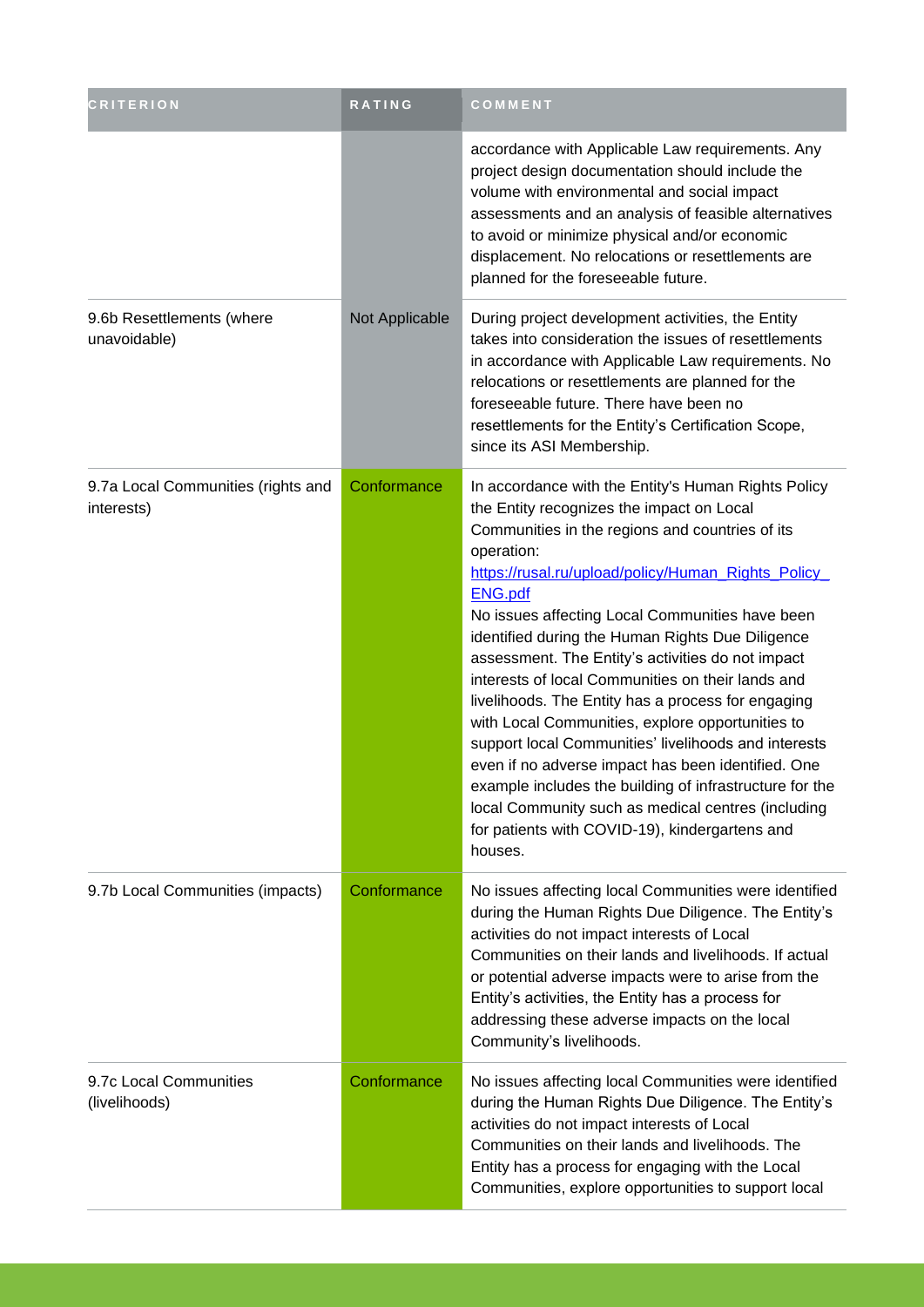| <b>CRITERION</b>                                                                                      | <b>RATING</b>  | COMMENT                                                                                                                                                                                                                                                                                                                                                                                                                                            |
|-------------------------------------------------------------------------------------------------------|----------------|----------------------------------------------------------------------------------------------------------------------------------------------------------------------------------------------------------------------------------------------------------------------------------------------------------------------------------------------------------------------------------------------------------------------------------------------------|
|                                                                                                       |                | Communities' livelihoods and interests even if no<br>adverse impacts were identified.                                                                                                                                                                                                                                                                                                                                                              |
| 9.8 Conflict-Affected and High-Risk<br>Areas                                                          | Conformance    | The Entity does not contribute to nor does not<br>promote armed conflict or Human Rights abuses in<br>Conflict-Affected and High-Risk Areas. The Entity<br>also does not allow or facilitate extraction, supply or<br>use in manufacturing of the conflict areas' originated<br>minerals, the proceeds of which may be used to<br>finance violence in countries where such minerals<br>are extracted.                                              |
| 9.9 Security practice                                                                                 | Conformance    | The Entity ensures respect for Human Rights when<br>engaging with private or public security services.                                                                                                                                                                                                                                                                                                                                             |
| PRINCIPLE 10 LABOUR RIGHTS                                                                            |                |                                                                                                                                                                                                                                                                                                                                                                                                                                                    |
| 10.1a Freedom of Association and<br><b>Right to Collective Bargaining</b><br>(freedom of association) | Conformance    | The Entity provides Freedom of Association via the<br>Right to Collective Bargaining. The Entity's Human<br>Rights Policy is accessible on the website:<br>https://rusal.ru/upload/policy/Human_Rights_Policy_<br><b>ENG.pdf</b>                                                                                                                                                                                                                   |
| 10.1b Freedom of Association and<br><b>Right to Collective Bargaining</b><br>(collective bargaining)  | Conformance    | Participation in a Collective Bargaining Process is<br>conducted in good faith and with adherence to<br><b>Collective Bargaining Agreements.</b>                                                                                                                                                                                                                                                                                                   |
| 10.1c Freedom of Association and<br><b>Right to Collective Bargaining</b><br>(alternative means)      | Not Applicable | The Entity operates in countries where Applicable<br>Law does not restrict the right to the Freedom of<br>Association and Collective Bargaining.                                                                                                                                                                                                                                                                                                   |
| 10.2a Child Labour (minimum age)                                                                      | Conformance    | Child Labour is not used or supported by the Entity.                                                                                                                                                                                                                                                                                                                                                                                               |
| 10.2b Child Labour (hazardous)                                                                        | Conformance    | Child Labour is not used or supported by the Entity.                                                                                                                                                                                                                                                                                                                                                                                               |
| 10.2c Child Labour (worst forms)                                                                      | Conformance    | Child Labour is not used or supported by the Entity.                                                                                                                                                                                                                                                                                                                                                                                               |
| 10.3a Forced Labour (human<br>trafficking)                                                            | Conformance    | In accordance with the Entity's Human Rights Policy<br>and the Code of Corporate Ethics, the Entity does<br>not engage in, nor support Human Trafficking either<br>directly, or through any employment or recruitment<br>agencies. These documents are available at the<br>following links:<br>https://rusal.ru/upload/policy/Human_Rights_Policy_<br><b>ENG.pdf</b><br>https://rusal.ru/en/sustainability/approaches/corporat<br>e-code-of-ethics |
| 10.3b Forced Labour (deposits,<br>fees, advances)                                                     | Conformance    | In accordance with the Entity's Human Rights Policy:<br>and the Code of Corporate Ethics, the Entity does<br>not require any form of deposit, recruitment fee or<br>equipment in advance from Workers, either directly,                                                                                                                                                                                                                            |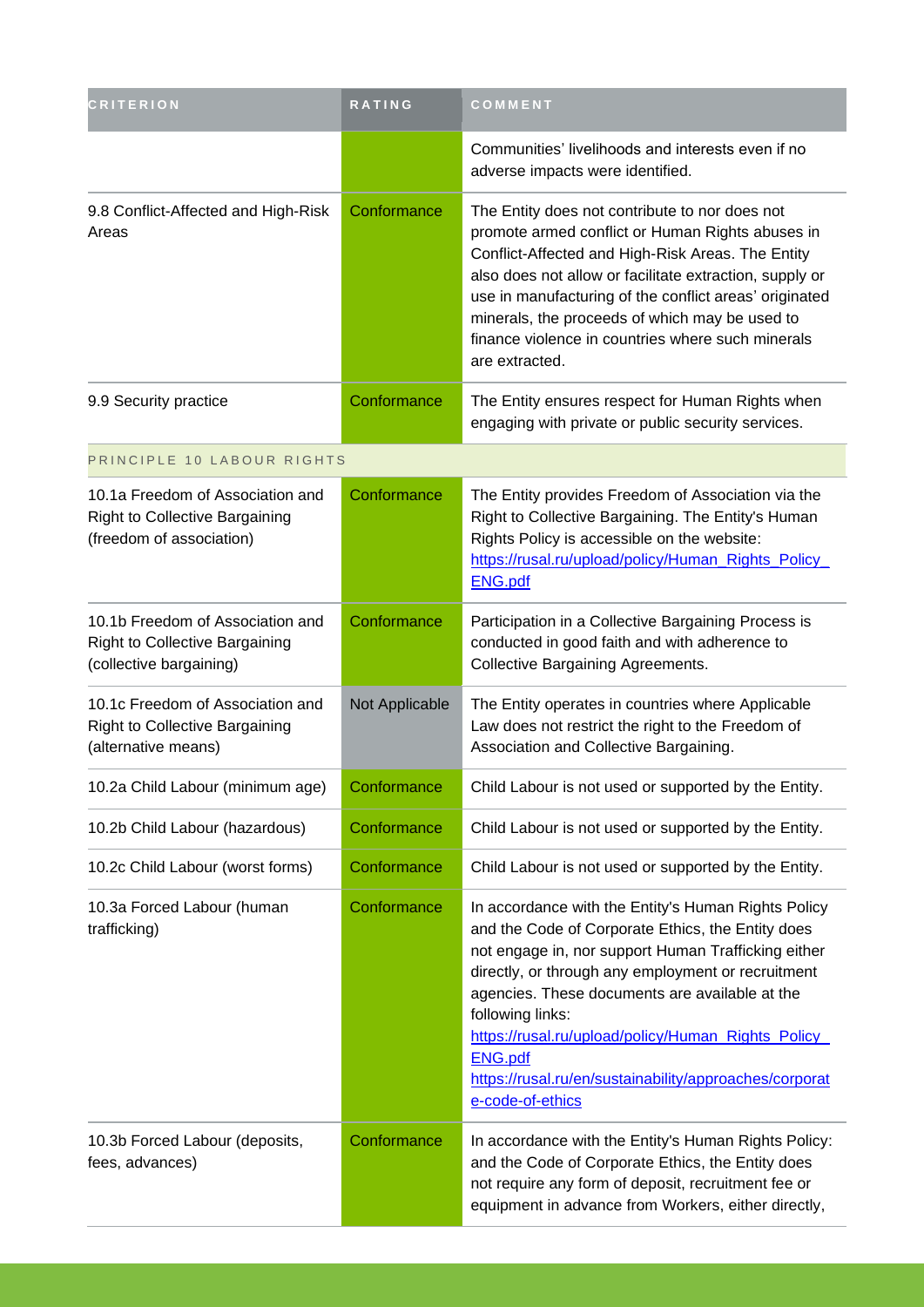| <b>CRITERION</b>                                                                | RATING      | COMMENT                                                                                                                                                                                                                                                                                                                                                                                                                     |
|---------------------------------------------------------------------------------|-------------|-----------------------------------------------------------------------------------------------------------------------------------------------------------------------------------------------------------------------------------------------------------------------------------------------------------------------------------------------------------------------------------------------------------------------------|
|                                                                                 |             | or through employment or recruitment agencies.<br>These documents are available at:<br>https://rusal.ru/upload/policy/Human_Rights_Policy_<br><b>ENG.pdf</b><br>https://rusal.ru/en/sustainability/approaches/corporat<br>e-code-of-ethics                                                                                                                                                                                  |
| 10.3c Forced Labour (migrant<br>workers)                                        | Conformance | In accordance with the Entity's Human Rights Policy:<br>and the Code of Corporate Ethics, the Entity does<br>not require Migrant Workers to lodge deposits or<br>security payments. These documents are available<br>at:<br>https://rusal.ru/upload/policy/Human_Rights_Policy_<br><b>ENG.pdf</b><br>https://rusal.ru/en/sustainability/approaches/corporat<br>e-code-of-ethics                                             |
| 10.3d Forced Labour (debt<br>bondage)                                           | Conformance | In accordance with the Entity's Human Rights Policy:<br>and the Code of Corporate Ethics, the Entity does<br>not hold Workers in Debt Bondage or force them to<br>work in order to pay off a debt. These documents are<br>available at:<br>https://rusal.ru/upload/policy/Human_Rights_Policy_<br><b>ENG.pdf</b><br>https://rusal.ru/en/sustainability/approaches/corporat<br>e-code-of-ethics                              |
| 10.3e Forced Labour (freedom of<br>movement)                                    | Conformance | In accordance with the Entity's Human Rights Policy:<br>and the Code of Corporate Ethics, the Entity does<br>not restrict the freedom of movement of Workers in<br>the workplace or in on-site housing. These<br>documents are available at:<br>https://rusal.ru/upload/policy/Human_Rights_Policy_<br><b>ENG.pdf</b><br>https://rusal.ru/en/sustainability/approaches/corporat<br>e-code-of-ethics                         |
| 10.3f Forced Labour (retention of<br>identity papers, permits,<br>certificates) | Conformance | In accordance with the Entity's Human Rights Policy:<br>and the Code of Corporate Ethics, the Entity does<br>not retain original copies of Workers' identity papers,<br>work permits, travel documents or training<br>certificates. These documents are available at:<br>https://rusal.ru/upload/policy/Human Rights Policy<br><b>ENG.pdf</b><br>https://rusal.ru/en/sustainability/approaches/corporat<br>e-code-of-ethics |
| 10.3g Forced Labour (freedom to<br>terminate employment)                        | Conformance | In accordance with the Entity's Human Rights Policy:<br>and the Code of Corporate Ethics, Workers are free<br>to terminate employment without penalty in                                                                                                                                                                                                                                                                    |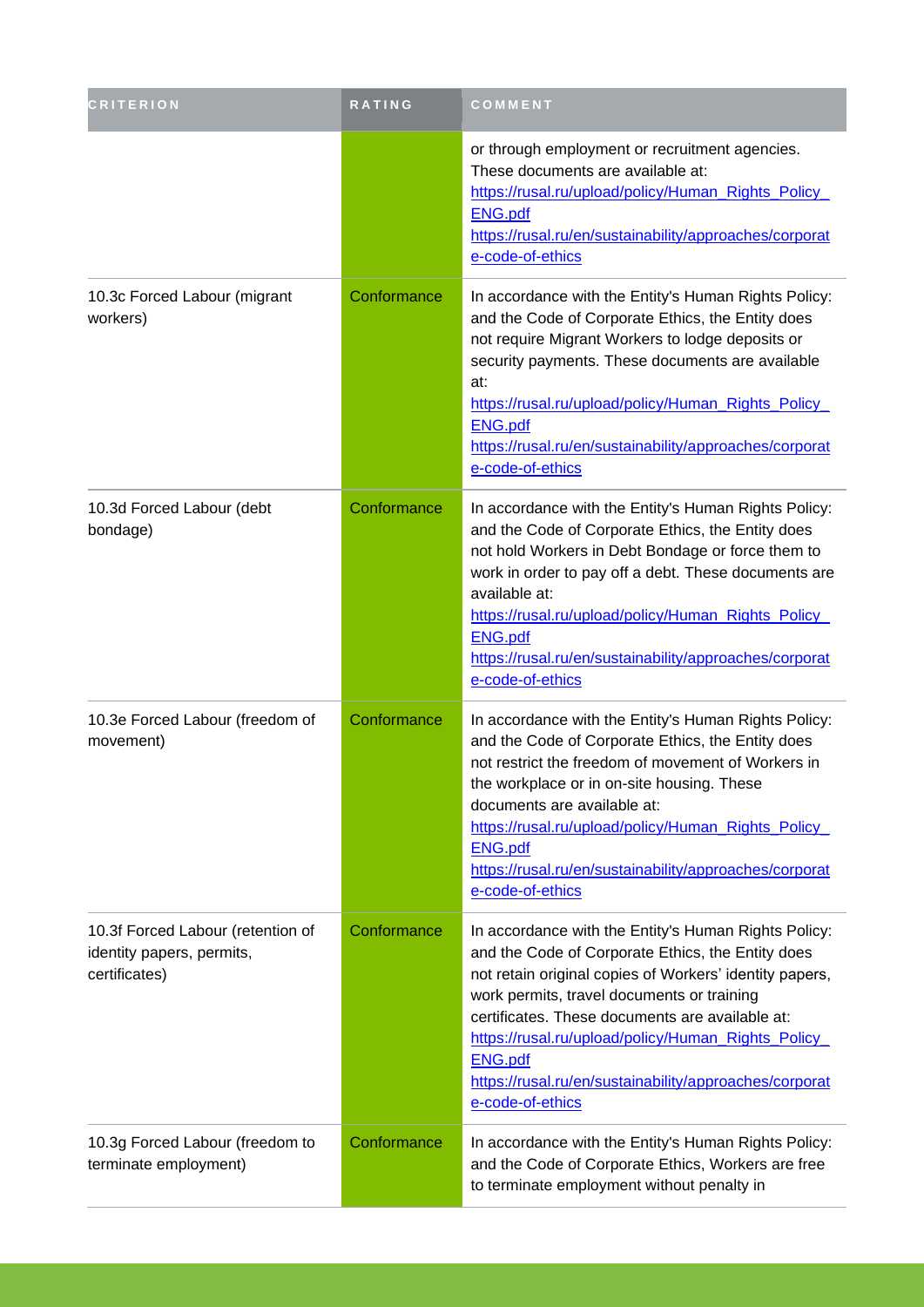| <b>CRITERION</b>                          | RATING      | COMMENT                                                                                                                                                                                                                                                                                                                                                                                                                                         |
|-------------------------------------------|-------------|-------------------------------------------------------------------------------------------------------------------------------------------------------------------------------------------------------------------------------------------------------------------------------------------------------------------------------------------------------------------------------------------------------------------------------------------------|
|                                           |             | accordance with the legislation requirements. These<br>documents are available at:<br>https://rusal.ru/upload/policy/Human_Rights_Policy_<br><b>ENG.pdf</b><br>https://rusal.ru/en/sustainability/approaches/corporat<br>e-code-of-ethics                                                                                                                                                                                                       |
| 10.4 Non-Discrimination                   | Conformance | In accordance with the Entity's Human Rights Policy:<br>and the Code of Corporate Ethics, any Discrimination<br>in hiring, salary, promotion, training, advancement<br>opportunities or termination of any Worker on any<br>grounds, is prohibited. These documents are<br>available at:<br>https://rusal.ru/upload/policy/Human_Rights_Policy_<br><b>ENG.pdf</b><br>https://rusal.ru/en/sustainability/approaches/corporat<br>e-code-of-ethics |
| 10.5 Communication and<br>engagement      | Conformance | The Entity's Management Systems ensure open<br>communication and direct interaction with Workers<br>and their representatives, regarding working<br>conditions and resolution of workplace and<br>compensation issues, without threat of reprisal,<br>intimidation or harassment.                                                                                                                                                               |
| 10.6 Disciplinary practices               | Conformance | No cases of corporal punishment use, mental or<br>physical coercion, harassment, and gender-based<br>violence, including sexual harassment, or verbal<br>abuse of Workers have been identified.                                                                                                                                                                                                                                                 |
| 10.7a Remuneration (living wage)          | Conformance | Remuneration throughout the Entity is one of the<br>highest across the industry and meets legal and<br>industry Standards, the basic needs of employees,<br>and provides some discretionary income.                                                                                                                                                                                                                                             |
| 10.7b Remuneration (method of<br>payment) | Conformance | Wage payments are undertaken in a timely manner,<br>in legal tender and are fully documented.                                                                                                                                                                                                                                                                                                                                                   |
| 10.8 Working Time                         | Conformance | Working Time (including Overtime working hours),<br>public holidays and paid annual leave are provided<br>for in compliance with Applicable local Law and<br>industry Standards.                                                                                                                                                                                                                                                                |

## PRINCIPLE 11 OCCUPATIONAL HEALTH AND SAFETY

| 11.1a Occupational Health and<br>Safety (OH&S) Policy (policy) | Conformance | The OH&S Policy is implemented, communicated,<br>and regularly reviewed:<br>https://rusal.ru/upload/policy/OccupationalSafetyENG<br>.pdf<br>The implemented Occupational Health and Safety<br>Management System provides the Policy's |
|----------------------------------------------------------------|-------------|---------------------------------------------------------------------------------------------------------------------------------------------------------------------------------------------------------------------------------------|
|                                                                |             |                                                                                                                                                                                                                                       |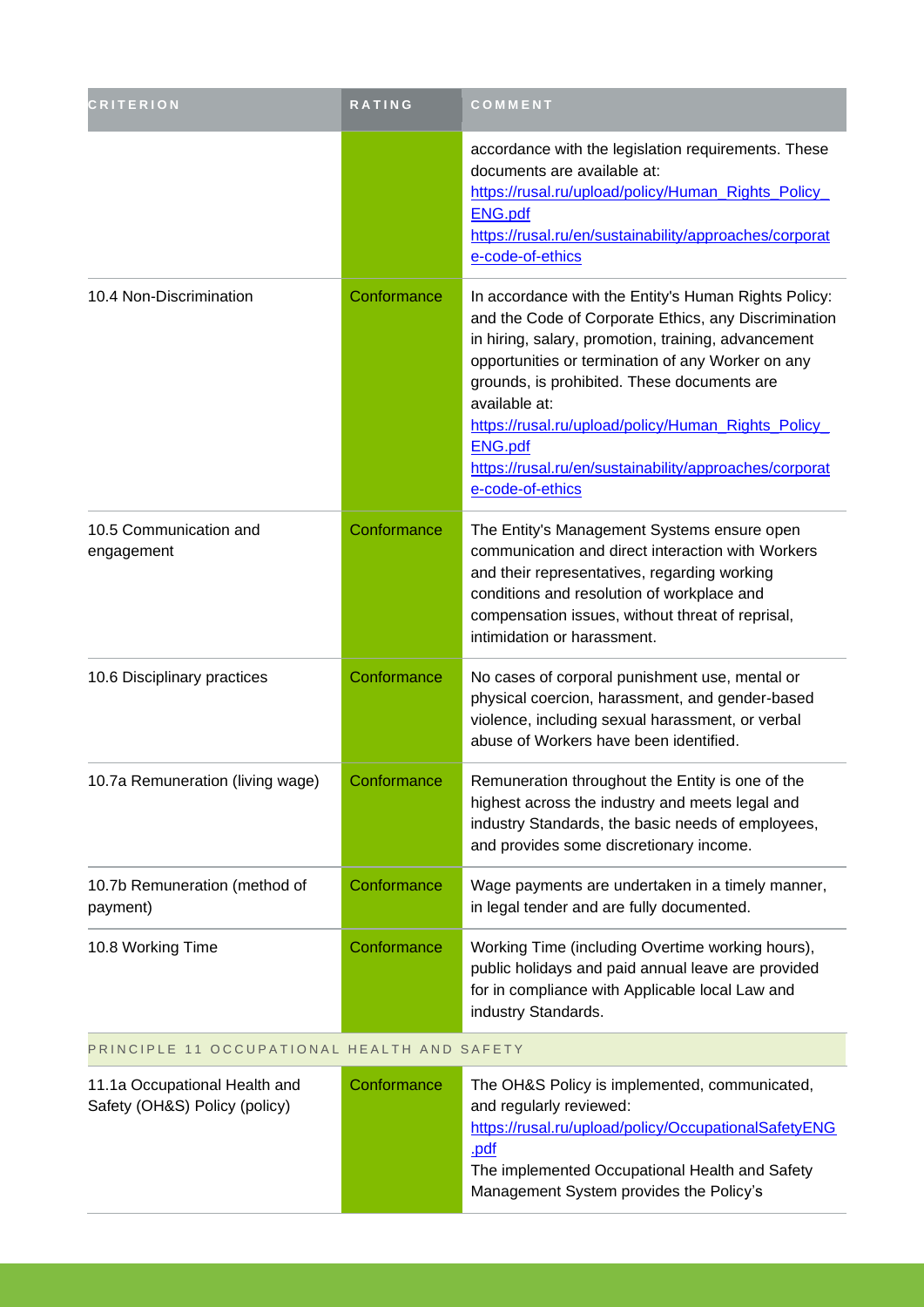| <b>CRITERION</b>                                                                        | RATING      | COMMENT                                                                                                                                                                                                                                                                                                                                                                                                                                                                                                                                                                                                                                                                                                                                                                                                       |
|-----------------------------------------------------------------------------------------|-------------|---------------------------------------------------------------------------------------------------------------------------------------------------------------------------------------------------------------------------------------------------------------------------------------------------------------------------------------------------------------------------------------------------------------------------------------------------------------------------------------------------------------------------------------------------------------------------------------------------------------------------------------------------------------------------------------------------------------------------------------------------------------------------------------------------------------|
|                                                                                         |             | compliance with the requirements of ISO 45001:2018<br>Standard.                                                                                                                                                                                                                                                                                                                                                                                                                                                                                                                                                                                                                                                                                                                                               |
| 11.1b Occupational Health and<br>Safety (OH&S) Policy (workers and<br>visitors)         | Conformance | The Policy is applicable to all Workers and Visitors<br>present in any area or activities under the Entity's<br>control. The implemented Occupational Health and<br>Safety Management System provides the Policy's<br>compliance with the requirements of ISO 45001:2018<br>Standard.                                                                                                                                                                                                                                                                                                                                                                                                                                                                                                                         |
| 11.1c Occupational Health and<br>Safety (OH&S) Policy (applicable<br>law and standards) | Conformance | The Policy Statement includes a commitment to<br>comply with all Applicable Laws and regulations of<br>the countries in which the Entity operates, as well as<br>with accepted obligations in occupational safety. The<br>implemented Occupational Health and Safety<br>Management System provides the Policy's<br>compliance with the requirements of ISO 45001:2018<br>Standard.                                                                                                                                                                                                                                                                                                                                                                                                                            |
| 11.1d Occupational Health and<br>Safety (OH&S) Policy (right to stop<br>unsafe work)    | Conformance | The Policy Statement includes a commitment to<br>comply with all Applicable Laws and regulations of<br>the countries in which the Entity operates, as well as<br>with accepted obligations in occupational safety. The<br>implemented Occupational Health and Safety<br>Management System provides the Policy's<br>compliance with the requirements of ISO 45001:2018<br>Standard.                                                                                                                                                                                                                                                                                                                                                                                                                            |
| 11.2 OH&S Management System                                                             | Conformance | The Entity has a documented Occupational Health<br>and Safety Management System that is in<br>conformance with applicable national and<br>international Standards.                                                                                                                                                                                                                                                                                                                                                                                                                                                                                                                                                                                                                                            |
| 11.3 Employee engagement on<br>health and safety                                        | Conformance | The Entity provides Workers with a range of<br>mechanisms, such as: Joint Health and Safety<br>Committees, Labor Dispute Commissions, Working<br>Councils, and First Stage of Control System by which<br>they can raise, discuss, and participate in the<br>resolution of Occupational Health and Safety issues<br>with management.<br>The program 'Look Around' has been implemented in<br>the Rusal Downstream Division in 2020 (CJSK<br>RUSAL Sayanal and JSK RUSAL Armenal). The<br>program provides more effective employee<br>engagement on health and safety by an easier<br>interface and availability and addressing of findings<br>directly to a responsible authority. This program<br>complements other similar RUSAL mechanisms,<br>mentioned above, and increases their total<br>effectiveness. |